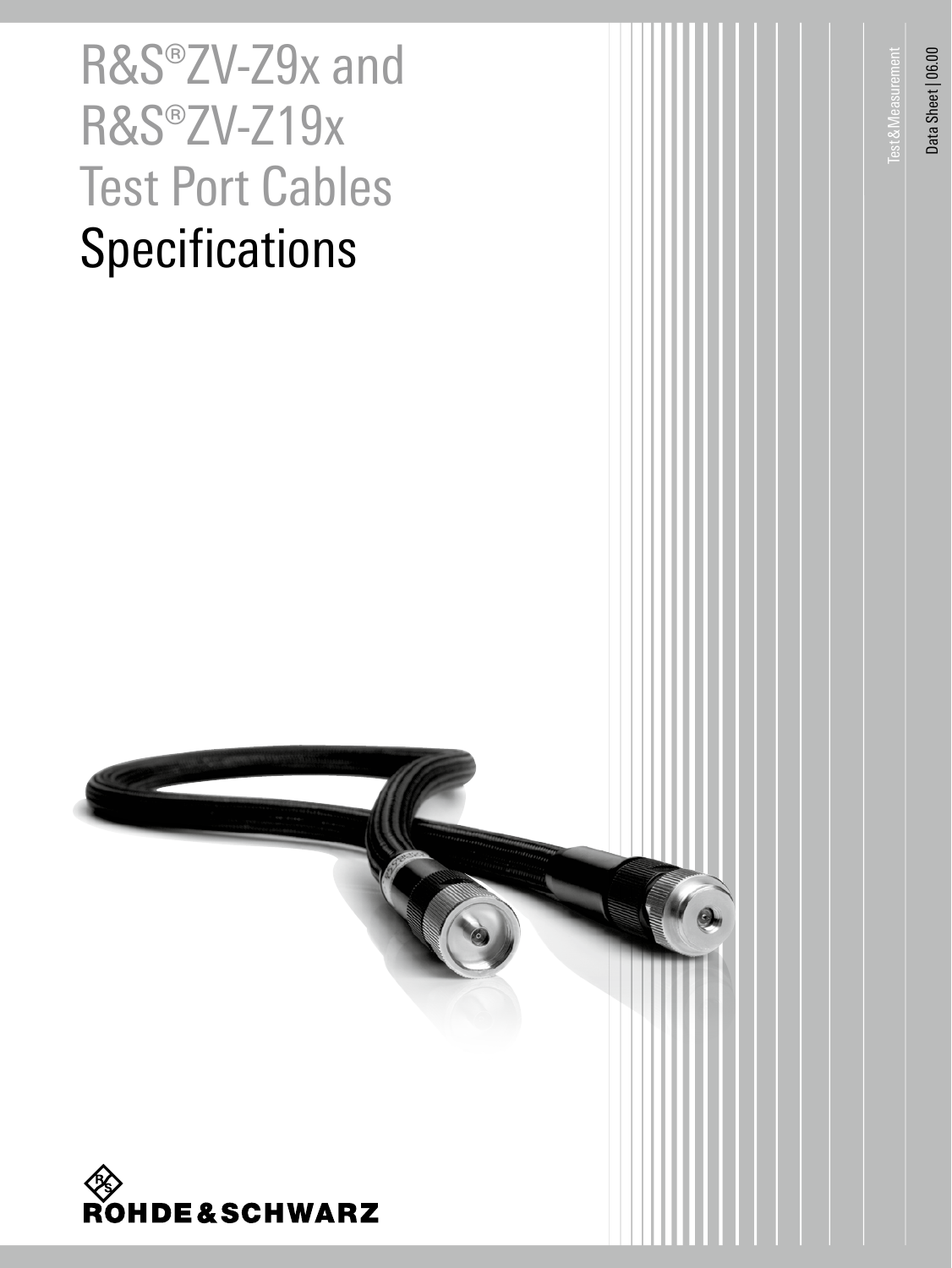### **CONTENTS**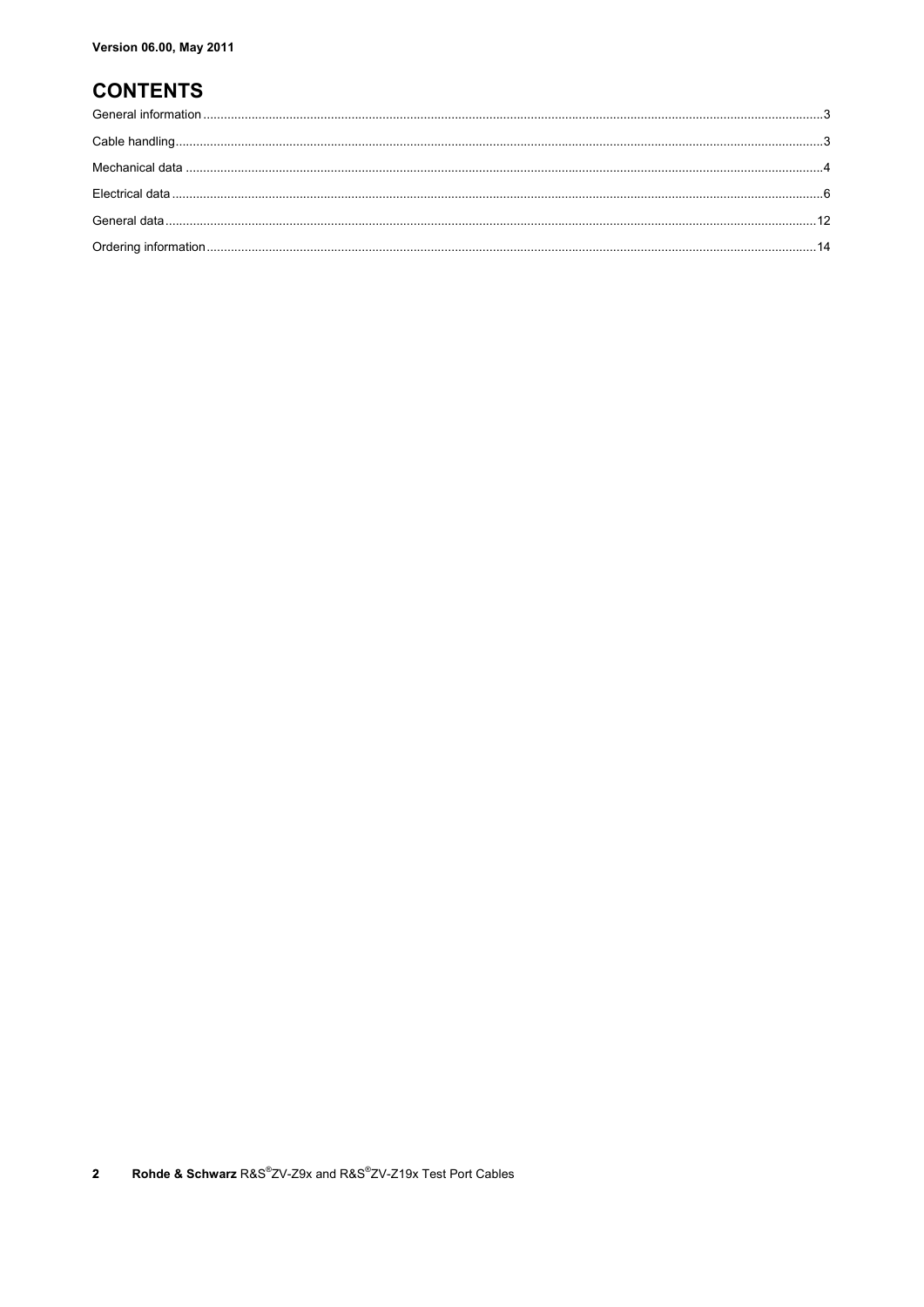Specifications apply under the following conditions: 60 minutes warm-up time at ambient temperature, specified environmental conditions met, calibration cycle adhered to, and all internal automatic adjustments performed. "Typical values" are designated with the abbreviation "typ." These values are verified during the final test but are not assured by Rohde & Schwarz. "Nominal values" are design parameters that are not assured by Rohde & Schwarz. These values are verified during product development but are not specifically tested during production.

Rohde & Schwarz equipment is designed for reliable operation up to an altitude of 3000 m above sea level, and for transport up to an altitude of 4500 m above sea level.

### **General information**

The R&S® ZV-Z9x test port cables are especially suited for precision measurements where high phase stability and high mechanical flexibility are required. The semi-rigid R&S®ZV-Z19x test port cables are mostly used for general-purpose applications.

The R&S® ZV-Z9x test port cables are ideal for high-precision measurements in labs and production. Their rugged design offers superior magnitude and phase stability, allowing stable and accurate measurements with high repeatability. The R&S®ZV-Z9x test port cables are especially suitable for connecting a device under test (DUT) to a test port of a vector network analyzer (VNA), e.g. the  ${\sf RAS}^{\otimes}$ ZVA24, R&S $^{\otimes}$ ZVA40, R&S®ZVA50, R&S®ZVA67, R&S®ZVB4, R&S®ZVB8, R&S®ZVB14, R&S®ZVB20, R&S®ZVT8, or R&S® ZVT20.

No test port cables are necessary for measuring a one-port DUT, which can be connected to the analyzer's test port directly or by using a suitable adapter. Use a single test port cable when measuring one-port DUTs or two-port DUTs where one port is connected to the VNA test port directly or via a suitable adapter. Use two or more test port cables if a two-port or multiport DUT is to be connected to the VNA test ports via cables. Depending on the frequency range and the appropriate type of VNA test port connector, different cables are required. The test port cables are flexible. They are available in different lengths.

The R&S®ZV-Z91, R&S®ZV-Z92, R&S®ZV-Z191, and R&S®ZV-Z192 test port cables are designed for use with the R&S®ZVA8, R&S®ZVB4, R&S®ZVB8, and R&S®ZVT8 vector network analyzers. They include a type N male connector for connection to the type N female test ports of the VNA. For connecting the DUT, the R&S<sup>®</sup>ZV-Z91 and the R&S<sup>®</sup>ZV-Z191 include a type N male connector, while the R&S<sup>®</sup>ZV-Z92 and R&S<sup>®</sup>ZV-Z192 include a 3.5 mm male connector.

The R&S®ZV-Z93 and the R&S®ZV-Z193 test port cables are designed for use with the R&S®ZVA24, R&S®ZVB14, R&S®ZVB20, and R&S<sup>®</sup>ZVT20 vector network analyzers. They include a 3.5 mm female connector for connection to the 3.5 mm male test ports of the VNA. Alternatively a cable with a 3.5 mm male connector is also available. The cables include a 3.5 mm male connector for DUT connection.

The R&S®ZV-Z194 test port cable is designed for use with 75  $\Omega$  test sets and comes with a 75  $\Omega$  type N male connector for connecting the 75  $\Omega$  type N female test ports of the VNA. The cable includes a 75  $\Omega$  type N male connector for DUT connection.

The R&S®ZV-Z95 and the R&S®ZV-Z195 test port cables are designed for use with the R&S®ZVA40 vector network analyzer and come with a 2.92 mm female connector for connecting the 2.92 mm male test ports of the VNA. The cables include a 2.92 mm male connector for DUT connection.

The R&S®ZV-Z97 and the R&S®ZV-Z197 test port cables are designed for use with the R&S®ZVA50 vector network analyzer and come with a 2.4 mm female connector for connecting the 2.4 mm male test ports of the VNA. The cables include a 2.4 mm male connector for DUT connection.

The R&S®ZV-Z96 and the R&S®ZV-Z196 test port cables are designed for use with the R&S®ZVA67 vector network analyzer and come with a 1.85 mm female connector for connecting the 1.85 mm male test ports of the VNA. Alternatively a cable with a 1.85 mm male connector is also available. The cable include a 1.85 mm male connector for DUT connection.

The R&S®ZV-Z198 test port cable is designed for use with the R&S®ZVA110 vector network analyzer and comes with a 1.00 mm female connector for connecting the 1.00 mm male test ports of the VNA. The cable includes a 1.85 mm male connector for DUT connection. This cable is only available in a length of 160 mm (6 in).

### **Cable handling**

Handle cables carefully and inspect all connectors before making a connection. Cables that are not used are to be stored with a view to maximum protection.

Observe the minimum bend radius specified for the cable. Failure to do so may destroy the cable. Cable phase and loss slightly change whenever the cable is bent.

Cables used to perform precise measurements may have to be fit into fixtures to prevent movement after calibration. Otherwise, accurate measurements will not be possible after calibration. If you use a precision calibration kit, make especially sure to move the cable as little as possible.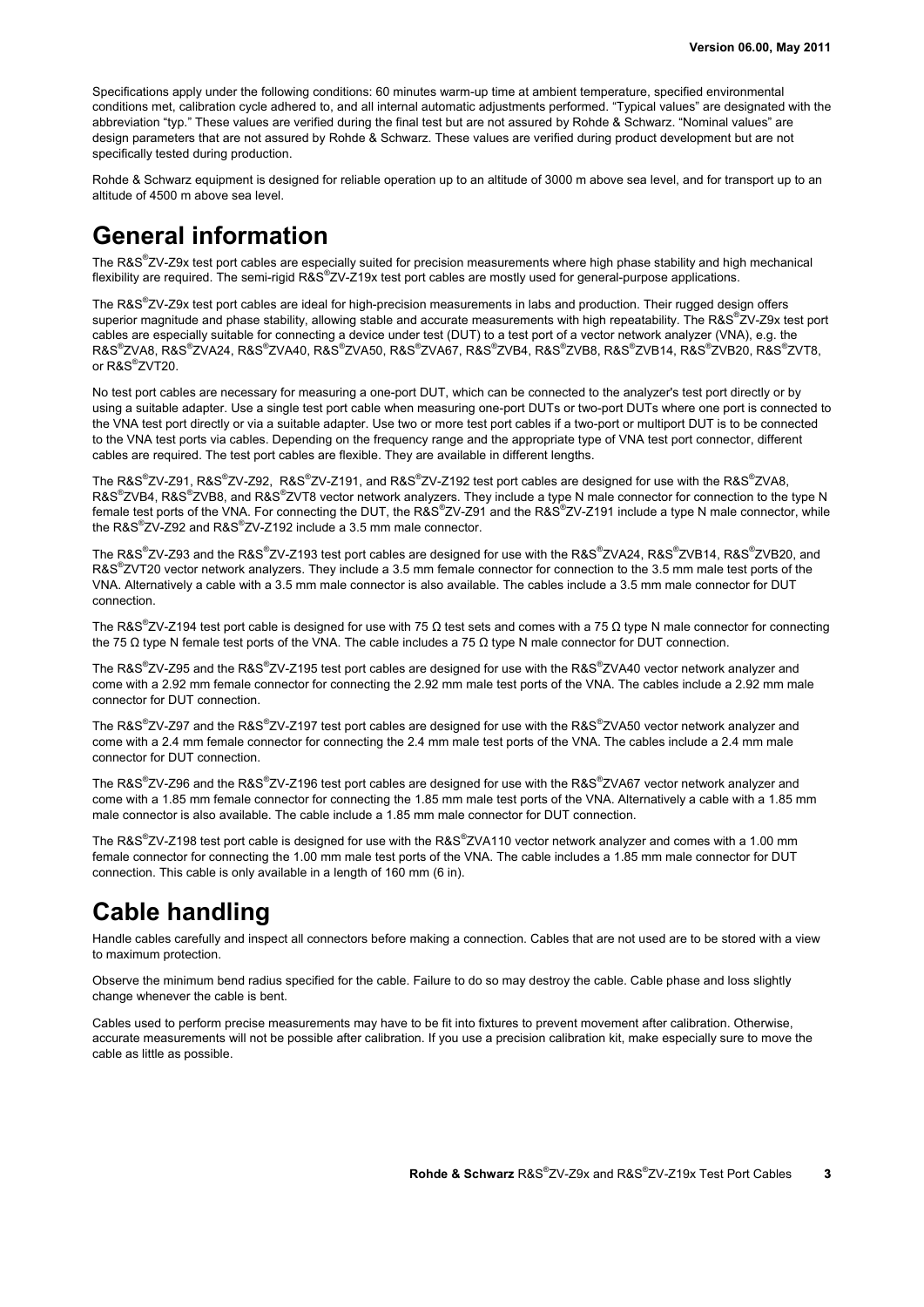## **Mechanical data**

| Cable connector to VNA | R&S <sup>®</sup> ZV-Z91  | precision type N male      |
|------------------------|--------------------------|----------------------------|
|                        | R&S <sup>®</sup> ZV-Z92  | precision type N male      |
|                        | R&S <sup>®</sup> ZV-Z93  | ruggedized 3.5 mm female   |
|                        | $RAS^{\circ}ZV-Z95$      | ruggedized 2.92 mm female  |
|                        | R&S <sup>®</sup> ZV-Z96  | ruggedized 1.85 mm female  |
|                        | R&S <sup>®</sup> ZV-Z97  | ruggedized 2.4 mm female   |
|                        | R&S <sup>®</sup> ZV-Z191 | precision type N male      |
|                        | R&S <sup>®</sup> ZV-Z192 | precision type N male      |
|                        | R&S <sup>®</sup> ZV-Z193 | 3.5 mm female or male      |
|                        | R&S <sup>®</sup> ZV-Z194 | type N (75 $\Omega$ ) male |
|                        | R&S <sup>®</sup> ZV-Z195 | 2.92 mm female             |
|                        | R&S <sup>®</sup> ZV-Z196 | 1.85 mm female or male     |
|                        | R&S <sup>®</sup> ZV-Z197 | 2.4 mm female              |
|                        | R&S <sup>®</sup> ZV-Z198 | 1.00 mm female             |

| Cable connector to DUT | R&S <sup>®</sup> ZV-Z91  | precision type N male      |
|------------------------|--------------------------|----------------------------|
|                        | R&S <sup>®</sup> ZV-Z92  | ruggedized 3.5 mm male     |
|                        | R&S <sup>®</sup> ZV-Z93  | ruggedized 3.5 mm male     |
|                        | $R\&S^{\otimes}ZV-Z95$   | ruggedized 2.92 mm male    |
|                        | $RAS^{\circ}ZV-Z96$      | ruggedized 1.85 mm male    |
|                        | R&S <sup>®</sup> ZV-Z97  | ruggedized 2.4 mm male     |
|                        | R&S <sup>®</sup> ZV-Z191 | precision type N male      |
|                        | R&S <sup>®</sup> ZV-Z192 | 3.5 mm male                |
|                        | R&S <sup>®</sup> ZV-Z193 | 3.5 mm male                |
|                        | R&S <sup>®</sup> ZV-Z194 | type N (75 $\Omega$ ) male |
|                        | R&S <sup>®</sup> ZV-Z195 | 2.92 mm male               |
|                        | R&S <sup>®</sup> ZV-Z196 | 1.85 mm male               |
|                        | R&S <sup>®</sup> ZV-Z197 | 2.4 mm male                |
|                        | R&S <sup>®</sup> ZV-Z198 | $1.00$ mm male             |

| <b>Cable length</b> | R&S®ZV-Z91 model .25               | 635 mm (25 in)  |
|---------------------|------------------------------------|-----------------|
|                     | R&S <sup>®</sup> ZV-Z91 model .38  | 965 mm (38 in)  |
|                     | R&S <sup>®</sup> ZV-Z92 model .25  | 635 mm (25 in)  |
|                     | R&S®ZV-Z92 model .38               | 965 mm (38 in)  |
|                     | R&S <sup>®</sup> ZV-Z93 model .25  | 635 mm (25 in)  |
|                     | R&S <sup>®</sup> ZV-Z93 model .38  | 965 mm (38 in)  |
|                     | R&S®ZV-Z95 model .25               | 635 mm (25 in)  |
|                     | R&S <sup>®</sup> ZV-Z95 model .38  | 965 mm (38 in)  |
|                     | R&S <sup>®</sup> ZV-Z96 model .25  | 635 mm (25 in)  |
|                     | R&S®ZV-Z97 model .25               | 635 mm (25 in)  |
|                     | R&S <sup>®</sup> ZV-Z191 model .24 | 610 mm (24 in)  |
|                     | R&S <sup>®</sup> ZV-Z191 model .36 | 914 mm (36 in)  |
|                     | R&S <sup>®</sup> ZV-Z192 model .24 | 610 mm (24 in)  |
|                     | R&S <sup>®</sup> ZV-Z192 model .36 | 914 mm (36 in)  |
|                     | R&S <sup>®</sup> ZV-Z193 model .24 | 610 mm (24 in)  |
|                     | R&S <sup>®</sup> ZV-Z193 model .36 | 914 mm (36 in)  |
|                     | R&S <sup>®</sup> ZV-Z193 model .60 | 1524 mm (60 in) |
|                     | R&S <sup>®</sup> ZV-Z193 model .61 | 1524 mm (60 in) |
|                     | R&S <sup>®</sup> ZV-Z194 model .24 | 610 mm (24 in)  |
|                     | R&S <sup>®</sup> ZV-Z194 model .36 | 914 mm (36 in)  |
|                     | R&S <sup>®</sup> ZV-Z195 model .24 | 610 mm (24 in)  |
|                     | R&S <sup>®</sup> ZV-Z195 model .36 | 914 mm (36 in)  |
|                     | R&S <sup>®</sup> ZV-Z196 model .24 | 610 mm (24 in)  |
|                     | R&S <sup>®</sup> ZV-Z196 model .25 | 610 mm (24 in)  |
|                     | R&S <sup>®</sup> ZV-Z196 model .36 | 914 mm (36 in)  |
|                     | R&S <sup>®</sup> ZV-Z196 model .37 | 914 mm (36 in)  |
|                     | R&S <sup>®</sup> ZV-Z197 model .24 | 610 mm (24 in)  |
|                     | R&S <sup>®</sup> ZV-Z197 model .36 | 914 mm (36 in)  |
|                     | R&S <sup>®</sup> ZV-Z198 model .06 | 160 mm (6 in)   |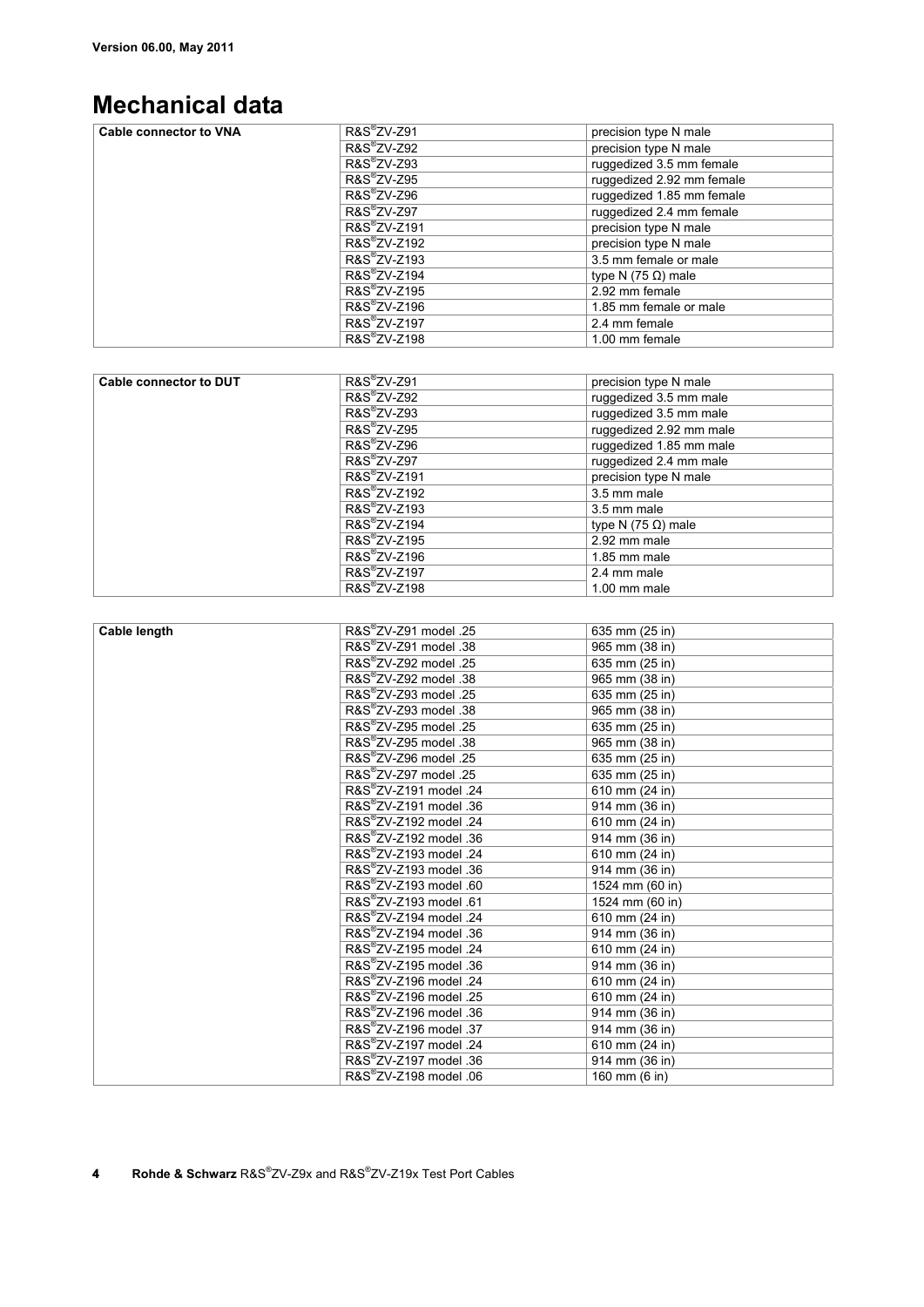| Outer diameter of cable | $R\&S^{\otimes}ZV-Z9x$   | 15.2 mm $(0.6 \text{ in})$ |
|-------------------------|--------------------------|----------------------------|
|                         | R&S <sup>®</sup> ZV-Z191 | 6.1 mm $(0.24$ in)         |
|                         | R&S <sup>®</sup> ZV-Z192 | 6.1 mm $(0.24$ in)         |
|                         | R&S <sup>®</sup> ZV-Z193 | 6.1 mm $(0.24$ in)         |
|                         | R&S <sup>®</sup> ZV-Z194 | N/A                        |
|                         | R&S <sup>®</sup> ZV-Z195 | 6.1 mm $(0.24$ in)         |
|                         | R&S <sup>®</sup> ZV-Z196 | 5.8 mm (0.23 in)           |
|                         | R&S <sup>®</sup> ZV-Z197 | 6.1 mm $(0.24$ in)         |
|                         | R&S <sup>®</sup> ZV-Z198 | 4.2 mm (0.167 in)          |

| Minimum bend radius | $R\&S^{\otimes}ZV-Z9x$   | 57 mm (2.25 in) |
|---------------------|--------------------------|-----------------|
|                     | R&S <sup>®</sup> ZV-Z191 | 26 mm (1 in)    |
|                     | R&S <sup>®</sup> ZV-Z192 | 26 mm (1 in)    |
|                     | R&S <sup>®</sup> ZV-Z193 | 26 mm (1 in)    |
|                     | R&S <sup>®</sup> ZV-Z194 | N/A             |
|                     | R&S <sup>®</sup> ZV-Z195 | 26 mm (1 in)    |
|                     | R&S <sup>®</sup> ZV-Z196 | 26 mm (1 in)    |
|                     | R&S <sup>®</sup> ZV-Z197 | 26 mm (1 in)    |
|                     | R&S <sup>®</sup> ZV-Z198 | N/A             |

| <b>Crush resistance</b> | $R\&S^{\otimes}ZV-Z9x$   | 14 kg/mm (800 lb/in) |
|-------------------------|--------------------------|----------------------|
|                         | R&S <sup>®</sup> ZV-Z191 | 4 kg/mm (250 lb/in)  |
|                         | R&S <sup>®</sup> ZV-Z192 | 4 kg/mm (250 lb/in)  |
|                         | R&S <sup>®</sup> ZV-Z193 | 4 kg/mm (250 lb/in)  |
|                         | R&S <sup>®</sup> ZV-Z194 | N/A                  |
|                         | R&S <sup>®</sup> ZV-Z195 | 4 kg/mm (250 lb/in)  |
|                         | R&S <sup>®</sup> ZV-Z196 | 4 kg/mm (250 lb/in)  |
|                         | R&S <sup>®</sup> ZV-Z197 | 4 kg/mm (250 lb/in)  |
|                         | R&S <sup>®</sup> ZV-Z198 | N/A                  |

| <b>Coupling torque</b> | $R\&S^{\otimes}ZV-Z9x$   | N/A                     |
|------------------------|--------------------------|-------------------------|
|                        | R&S <sup>®</sup> ZV-Z191 | $1.5$ Nm $\pm$ 0.2 Nm   |
|                        | R&S <sup>®</sup> ZV-Z192 | $1.5$ Nm $\pm$ 0.2 Nm   |
|                        | R&S <sup>®</sup> ZV-Z193 | $0.9$ Nm $\pm$ 0.1 Nm   |
|                        | R&S <sup>®</sup> ZV-Z194 | $1.5$ Nm $\pm$ 0.2 Nm   |
|                        | R&S <sup>®</sup> ZV-Z195 | $0.9$ Nm $\pm$ 0.1 Nm   |
|                        | R&S <sup>®</sup> ZV-Z196 | $0.9$ Nm $\pm$ 0.1 Nm   |
|                        | R&S <sup>®</sup> ZV-Z197 | $0.9$ Nm $\pm$ 0.1 Nm   |
|                        | R&S <sup>®</sup> ZV-Z198 | $0.45$ Nm $\pm$ 0.05 Nm |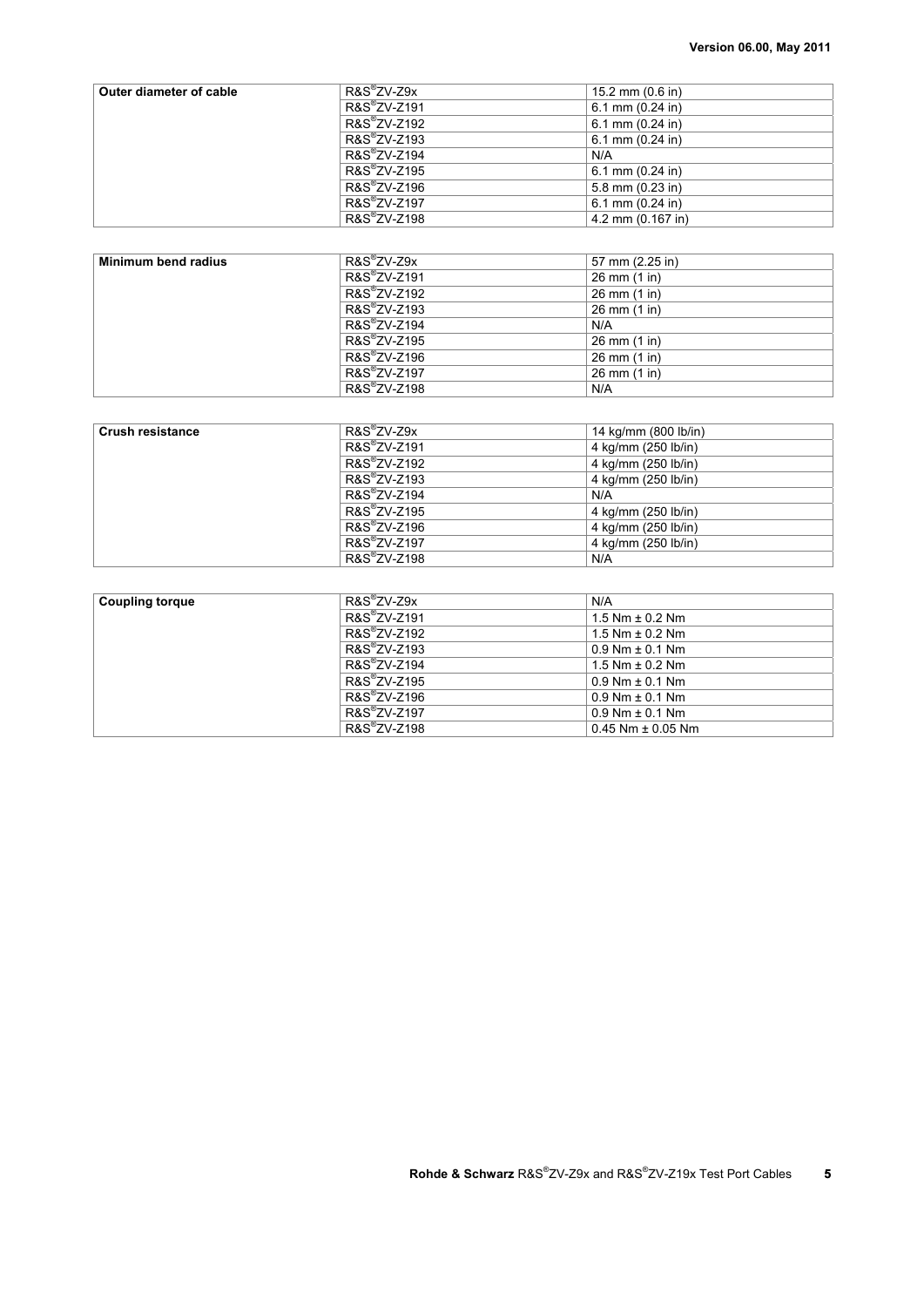### **Electrical data**

**Impedance** 50 Ω

| <b>Frequency range</b> | $RAS^{\otimes}ZV-Z91$    | 0 Hz to 18 GHz   |
|------------------------|--------------------------|------------------|
|                        | $R\&S^{\otimes}ZV-Z92$   | 0 Hz to 18 GHz   |
|                        | $R\&S^{\otimes}ZV-Z93$   | 0 Hz to 26.5 GHz |
|                        | $RAS^{\otimes}ZV-Z95$    | 0 Hz to 40 GHz   |
|                        | $R\&S^{\otimes}ZV-Z96$   | 0 Hz to 67 GHz   |
|                        | $RAS^{\otimes}ZV-Z97$    | $0$ Hz to 50 GHz |
|                        | R&S <sup>®</sup> ZV-Z191 | 0 Hz to 18 GHz   |
|                        | R&S <sup>®</sup> ZV-Z192 | 0 Hz to 18 GHz   |
|                        | R&S <sup>®</sup> ZV-Z193 | 0 Hz to 26.5 GHz |
|                        | R&S <sup>®</sup> ZV-Z194 | 0 Hz to 3 GHz    |
|                        | R&S <sup>®</sup> ZV-Z195 | 0 Hz to 40 GHz   |
|                        | R&S <sup>®</sup> ZV-Z196 | 0 Hz to 67 GHz   |
|                        | R&S <sup>®</sup> ZV-Z197 | $0$ Hz to 50 GHz |
|                        | R&S <sup>®</sup> ZV-Z198 | 0 Hz to 110 GHz  |

| <b>Reflection and transmission</b> |                                    |                                         |
|------------------------------------|------------------------------------|-----------------------------------------|
| Match (at maximum frequency)       | R&S <sup>®</sup> ZV-Z91 model .25  | > 17.94 dB (VSWR < 1.29), typ. 24.94 dB |
|                                    | R&S <sup>®</sup> ZV-Z91 model .38  | > 17.94 dB (VSWR < 1.29), typ. 24.94 dB |
|                                    | R&S <sup>®</sup> ZV-Z92 model .25  | > 17.94 dB (VSWR < 1.29), typ. 24.29 dB |
|                                    | R&S <sup>®</sup> ZV-Z92 model .38  | > 17.94 dB (VSWR < 1.29), typ. 24.29 dB |
|                                    | R&S <sup>®</sup> ZV-Z93 model .25  | > 17.94 dB (VSWR < 1.29), typ. 27.32 dB |
|                                    | R&S <sup>®</sup> ZV-Z93 model .38  | > 17.94 dB (VSWR < 1.29), typ. 27.32 dB |
|                                    | R&S <sup>®</sup> ZV-Z95 model .25  | > 15.93 dB (VSWR < 1.38), typ. 25.96 dB |
|                                    | R&S <sup>®</sup> ZV-Z95 model 38   | > 15.93 dB (VSWR < 1.38), typ. 25.96 dB |
|                                    | R&S <sup>®</sup> ZV-Z96 model .25  | > 13.98 dB (VSWR < 1.50), typ. 21.27 dB |
|                                    | R&S <sup>®</sup> ZV-Z97 model .25  | > 15.04 dB (VSWR < 1.43), typ. 18.30 dB |
|                                    | R&S <sup>®</sup> ZV-Z191 model .24 | > 16.53 dB (VSWR < 1.35), typ. 21.27 dB |
|                                    | R&S <sup>®</sup> ZV-Z191 model .36 | > 16.53 dB (VSWR < 1.35), typ. 21.27 dB |
|                                    | R&S <sup>®</sup> ZV-Z192 model .24 | > 16.53 dB (VSWR < 1.35), typ. 21.27 dB |
|                                    | R&S®ZV-Z192 model .36              | > 16.53 dB (VSWR < 1.35), typ. 21.27 dB |
|                                    | R&S <sup>®</sup> ZV-Z193 model .24 | > 14.73 dB (VSWR < 1.45), typ. 22.00 dB |
|                                    | R&S <sup>®</sup> ZV-Z193 model .36 | > 14.73 dB (VSWR < 1.45), typ. 22.00 dB |
|                                    | R&S <sup>®</sup> ZV-Z193 model .60 | N/A                                     |
|                                    | R&S <sup>®</sup> ZV-Z193 model .61 | N/A                                     |
|                                    | R&S <sup>®</sup> ZV-Z194 model .24 | $>$ 26.44 dB (VSWR < 1.1)               |
|                                    | R&S <sup>®</sup> ZV-Z194 model .36 | $>$ 26.44 dB (VSWR < 1.1)               |
|                                    | R&S <sup>®</sup> ZV-Z195 model .24 | > 16.53 dB (VSWR < 1.35), typ. 21.50 dB |
|                                    | R&S <sup>®</sup> ZV-Z195 model .36 | > 16.53 dB (VSWR < 1.35), typ. 21.50 dB |
|                                    | R&S <sup>®</sup> ZV-Z196 model .24 | > 13.98 dB (VSWR < 1.50), typ. 21.27 dB |
|                                    | R&S <sup>®</sup> ZV-Z196 model .25 | > 13.98 dB (VSWR < 1.50), typ. 21.27 dB |
|                                    | R&S <sup>®</sup> ZV-Z196 model .36 | N/A                                     |
|                                    | R&S®ZV-Z196 model .37              | N/A                                     |
|                                    | R&S <sup>®</sup> ZV-Z197 model .24 | $>$ 15.04 dB (VSWR < 1.43)              |
|                                    | R&S <sup>®</sup> ZV-Z197 model .36 | $>$ 15.04 dB (VSWR < 1.43)              |
|                                    | R&S <sup>®</sup> ZV-Z198 model .06 | $>$ 13.97 dB (VSWR < 1.5)               |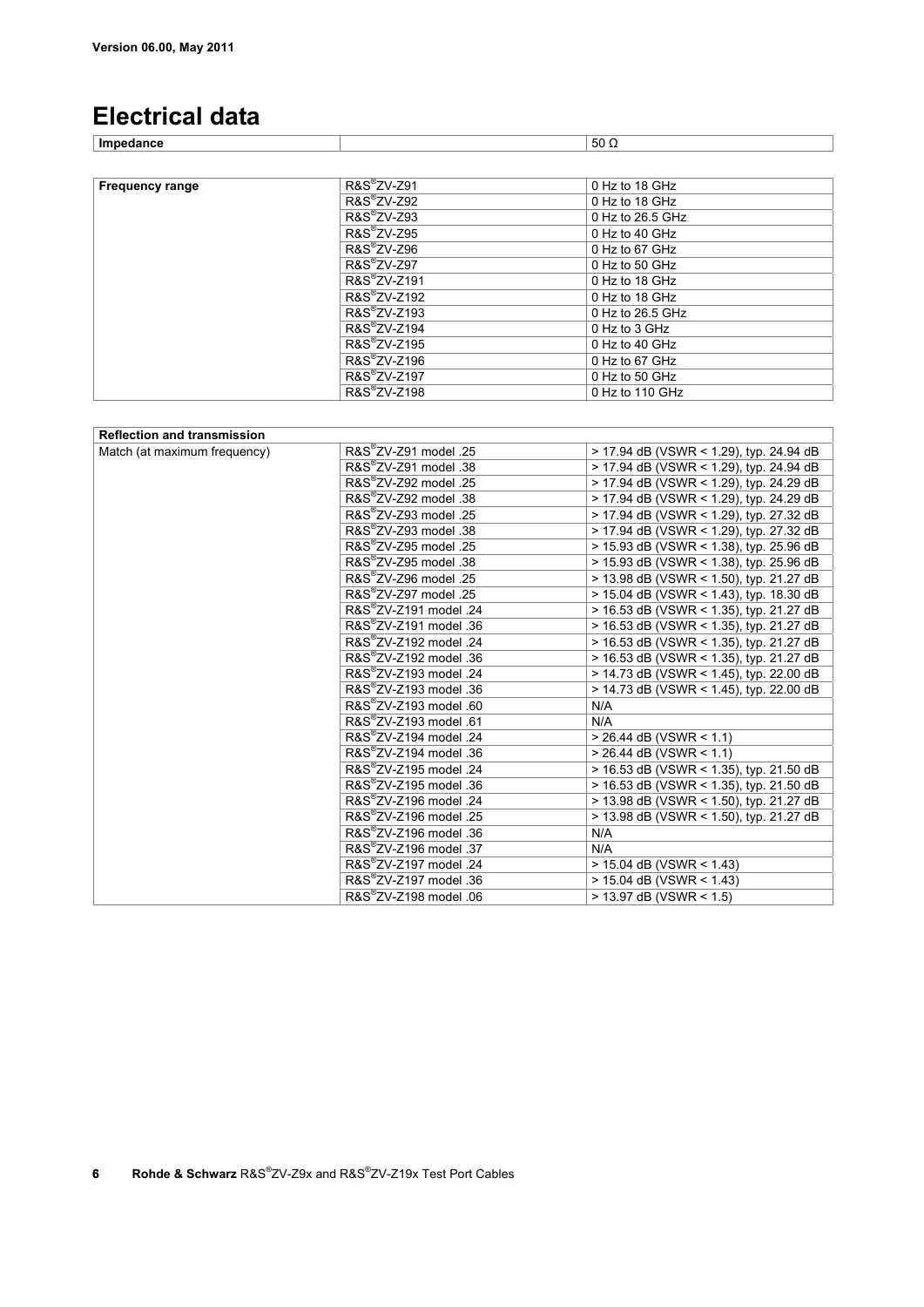| <b>Transmission loss</b> | R&S <sup>®</sup> ZV-Z91 model .25  | $<$ 1.24 dB, typ. 1.00 dB |
|--------------------------|------------------------------------|---------------------------|
| (at maximum frequency)   | R&S <sup>®</sup> ZV-Z91 model .38  | < 1.72 dB, typ. 1.42 dB   |
|                          | R&S <sup>®</sup> ZV-Z92 model .25  | $<$ 1.24 dB, typ. 1.00 dB |
|                          | R&S <sup>®</sup> ZV-Z92 model .38  | $<$ 1.72 dB, typ. 1.42 dB |
|                          | R&S <sup>®</sup> ZV-Z93 model .25  | < 1.56 dB, typ. 1.26 dB   |
|                          | R&S <sup>®</sup> ZV-Z93 model .38  | $< 2.17$ dB, typ. 1.80 dB |
|                          | R&S <sup>®</sup> ZV-Z95 model .25  | $<$ 3.46 dB, typ. 2.64 dB |
|                          | R&S <sup>®</sup> ZV-Z95 model .38  | < 4.82 dB, typ. 3.85 dB   |
|                          | R&S <sup>®</sup> ZV-Z96 model .25  | $< 5.83$ dB, typ. 5.07 dB |
|                          | R&S <sup>®</sup> ZV-Z97 model .25  | < 3.61 dB, typ. 2.64 dB   |
|                          | R&S <sup>®</sup> ZV-Z191 model .24 | $<$ 1.20 dB, typ. 0.96 dB |
|                          | R&S <sup>®</sup> ZV-Z191 model .36 | $<$ 1.65 dB, typ. 1.36 dB |
|                          | R&S <sup>®</sup> ZV-Z192 model .24 | $<$ 1.20 dB, typ. 0.96 dB |
|                          | R&S <sup>®</sup> ZV-Z192 model .36 | < 1.65 dB, typ. 1.36 dB   |
|                          | R&S <sup>®</sup> ZV-Z193 model .24 | < 1.51 dB, typ. 1.22 dB   |
|                          | R&S <sup>®</sup> ZV-Z193 model .36 | $< 2.08$ dB, typ. 1.71 dB |
|                          | R&S <sup>®</sup> ZV-Z193 model .60 | N/A                       |
|                          | R&S®ZV-Z193 model .61              | N/A                       |
|                          | R&S <sup>®</sup> ZV-Z194 model .24 | $< 0.44$ dB, typ. 0.36 dB |
|                          | R&S <sup>®</sup> ZV-Z194 model .36 | $< 0.44$ dB, typ. 0.36 dB |
|                          | R&S <sup>®</sup> ZV-Z195 model .24 | $<$ 3.06 dB, typ. 2.25 dB |
|                          | R&S <sup>®</sup> ZV-Z195 model .36 | $<$ 4.32 dB, typ. 3.37 dB |
|                          | R&S <sup>®</sup> ZV-Z196 model .24 | $<$ 4.80 dB, typ. 4.39 dB |
|                          | R&S <sup>®</sup> ZV-Z196 model .25 | < 4.80 dB, typ. 4.39 dB   |
|                          | R&S <sup>®</sup> ZV-Z196 model .36 | N/A                       |
|                          | R&S <sup>®</sup> ZV-Z196 model .37 | N/A                       |
|                          | R&S <sup>®</sup> ZV-Z197 model .24 | $<$ 3.50 dB, typ. 2.52 dB |
|                          | R&S <sup>®</sup> ZV-Z197 model .36 | $<$ 4.92 dB, typ. 3.78 dB |
|                          | R&S <sup>®</sup> ZV-Z198 model .06 | $< 2.74$ dB, typ. 2.14 dB |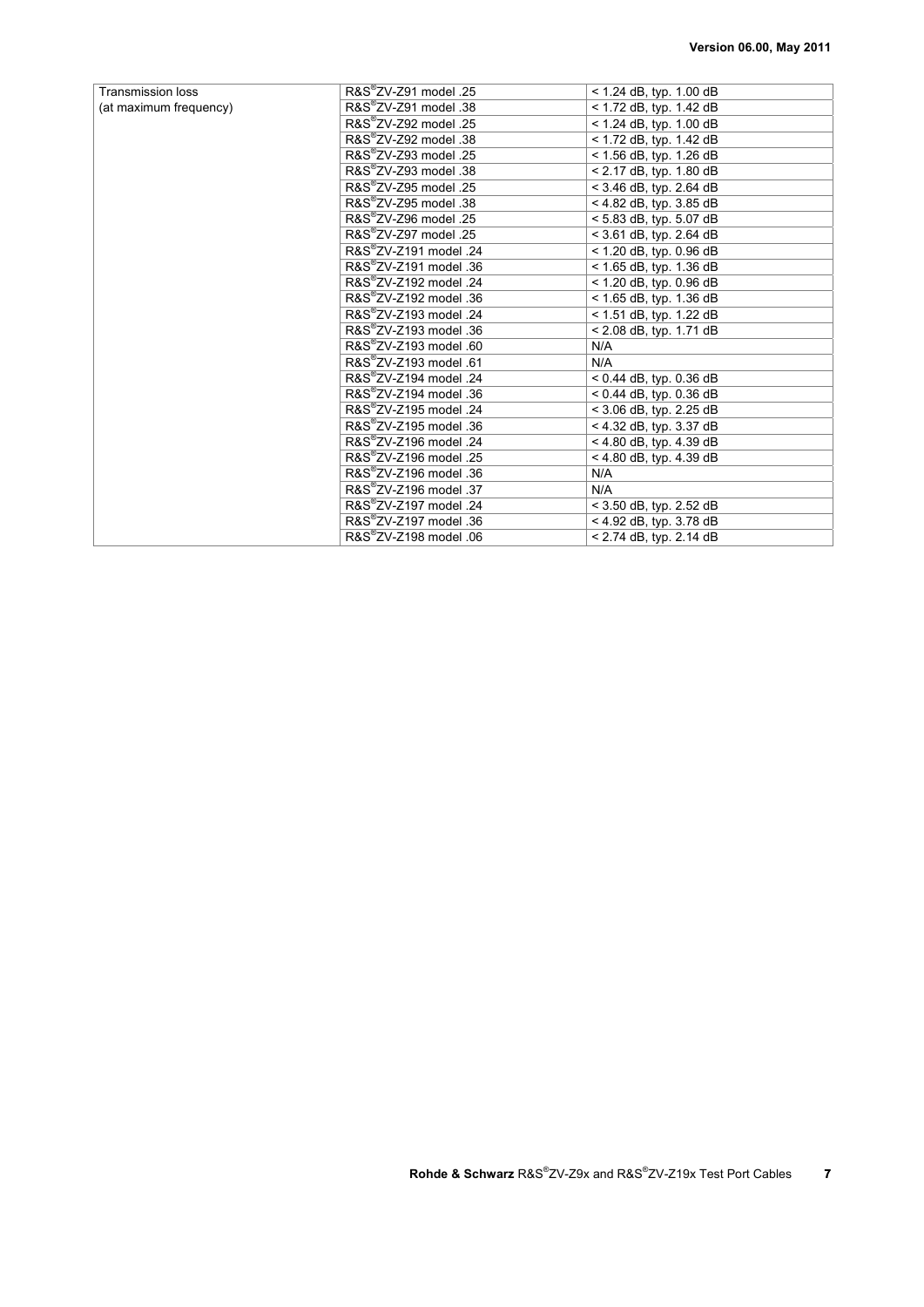Transmission loss (versus frequency)

| R&S <sup>®</sup> ZV-Z91 model .25  | < $(0.1000 + 0.1915 \cdot \sqrt{f} + 0.0179 \cdot f)$ dB       |
|------------------------------------|----------------------------------------------------------------|
|                                    | typ. $(0.0255 + 0.1747 \cdot \sqrt{f} + 0.0127 \cdot f)$ dB    |
|                                    | where f is the frequency in GHz                                |
|                                    |                                                                |
| R&S®ZV-Z91 model .38               | $<$ (0.1000 + 0.2911 $\cdot$ \f + 0.0215 $\cdot$ f) dB         |
|                                    | typ. $(0.0284 + 0.2616 \cdot \sqrt{f} + 0.0159 \cdot f)$ dB    |
|                                    | where f is the frequency in GHz                                |
|                                    |                                                                |
| R&S <sup>®</sup> ZV-Z92 model .25  | < $(0.1000 + 0.1915 \cdot \sqrt{f} + 0.0179 \cdot f)$ dB       |
|                                    | typ. $(0.0255 + 0.1747 \cdot \sqrt{f} + 0.0127 \cdot f)$ dB    |
|                                    | where f is the frequency in GHz                                |
| R&S <sup>®</sup> ZV-Z92 model .38  | $<$ (0.1000 + 0.2911 $\cdot$ \f + 0.0215 $\cdot$ f) dB         |
|                                    |                                                                |
|                                    | typ. $(0.0284 + 0.2616 \cdot \sqrt{f} + 0.0159 \cdot f)$ dB    |
|                                    | where f is the frequency in GHz                                |
| R&S <sup>®</sup> ZV-Z93 model .25  | < $(0.1000 + 0.1915 \cdot \sqrt{f} + 0.0179 \cdot f)$ dB       |
|                                    |                                                                |
|                                    | typ. $(0.0255 + 0.1748 \cdot \sqrt{f} + 0.0127 \cdot f)$ dB    |
|                                    | where f is the frequency in GHz                                |
| R&S <sup>®</sup> ZV-Z93 model .38  | < $(0.1000 + 0.2911 \cdot \sqrt{f} + 0.0215 \cdot f)$ dB       |
|                                    |                                                                |
|                                    | typ. $(0.0284 + 0.2616 \cdot \sqrt{f} + 0.0159 \cdot f)$ dB    |
|                                    | where f is the frequency in GHz                                |
| R&S <sup>®</sup> ZV-Z95 model .25  | < $(0.1109 + 0.4813 \cdot \sqrt{f} + 0.0075 \cdot f)$ dB       |
|                                    | typ. $(0.0309 + 0.4470 \cdot \sqrt{f} - 0.0055 \cdot f)$ dB    |
|                                    |                                                                |
|                                    | where f is the frequency in GHz                                |
| R&S®ZV-Z95 model .38               | < $(0.1109 + 0.6780 \cdot \sqrt{f} + 0.0105 \cdot f)$ dB       |
|                                    | typ. $(0.0309 + 0.6257 \cdot \sqrt{f} - 0.0035 \cdot f)$ dB    |
|                                    |                                                                |
|                                    | where f is the frequency in GHz                                |
| R&S <sup>®</sup> ZV-Z96 model .25  | < $(0.1333 + 0.8230 \cdot \sqrt{f} - 0.01629 \cdot f)$ dB      |
|                                    | typ. $(0.0548 + 0.8043 \cdot \sqrt{f} - 0.0234 \cdot f)$ dB    |
|                                    |                                                                |
|                                    | where f is the frequency in GHz                                |
| R&S <sup>®</sup> ZV-Z97 model .25  | $<$ (0.1 + 0.3781 $\cdot$ \f + 0.0168 $\cdot$ f) dB            |
|                                    | typ. $(0.02 + 0.3438 \cdot \sqrt{f} - 0.0038 \cdot f)$ dB      |
|                                    | where f is the frequency in GHz                                |
|                                    |                                                                |
| R&S <sup>®</sup> ZV-Z191 model .24 | < $(0.1000 + 0.1838 \cdot \sqrt{f} + 0.0177 \cdot f)$ dB       |
|                                    | typ. $(0.0253 + 0.1681 \cdot \sqrt{f} + 0.0125 \cdot f)$ dB    |
|                                    | where f is the frequency in GHz                                |
|                                    |                                                                |
| R&S <sup>®</sup> ZV-Z191 model .36 | $<$ (0.1000 + 0.2758 $\cdot$ \f + 0.0210 $\cdot$ f) dB         |
|                                    | typ. $(0.0280 + 0.2482 \cdot \sqrt{f} + 0.0154 \cdot f)$ dB    |
|                                    | where f is the frequency in GHz                                |
| R&S®ZV-Z192 model .24              |                                                                |
|                                    | < $(0.1000 + 0.1838 \cdot \sqrt{f} + 0.0177 \cdot f)$ dB       |
|                                    | typ. $(0.0253 + 0.1681 \cdot \sqrt{f} + 0.0125 \cdot f)$ dB    |
|                                    | where f is the frequency in GHz                                |
| R&S®ZV-Z192 model .36              | < $(0.1000 + 0.2758 \cdot \sqrt{f} + 0.0210 \cdot f)$ dB       |
|                                    |                                                                |
|                                    | typ. $(0.0280 + 0.2482 \cdot \sqrt{f} + 0.0154 \cdot f)$ dB    |
|                                    | where f is the frequency in GHz                                |
| R&S <sup>®</sup> ZV-Z193 model .24 | $<$ (0.1000 + 0.1838 $\cdot$ \f + 0.0177 $\cdot$ f) dB         |
|                                    |                                                                |
|                                    | typ. $(0.0253 + 0.1681 \cdot \sqrt{f} + 0.0125 \cdot f)$ dB    |
|                                    | where f is the frequency in GHz                                |
| R&S <sup>®</sup> ZV-Z193 model .36 | $<$ (0.1000 + 0.2758 $\cdot$ \f + 0.0210 $\cdot$ f) dB         |
|                                    | typ. $(0.0280 + 0.2482 \cdot \sqrt{f} + 0.0154 \cdot f)$ dB    |
|                                    |                                                                |
|                                    | where f is the frequency in GHz                                |
| R&S®ZV-Z193 model .60              | N/A                                                            |
| R&S <sup>®</sup> ZV-Z193 model .61 | N/A                                                            |
|                                    |                                                                |
| R&S <sup>®</sup> ZV-Z194 model .24 | N/A                                                            |
| R&S <sup>®</sup> ZV-Z194 model .36 | N/A                                                            |
| R&S <sup>®</sup> ZV-Z195 model .24 | $<$ (0.1000 + 0.3630 $\cdot$ $\sqrt{f}$ + 0.0166 $\cdot$ f) dB |
|                                    | typ. $(0.0200 + 0.3300 \cdot \sqrt{f} + 0.0037 \cdot f)$ dB    |
|                                    |                                                                |
|                                    | where f is the frequency in GHz                                |
| R&S®ZV-Z195 model .36              | $<$ (0.1000 + 0.5445 $\cdot$ \f + 0.0193 $\cdot$ f) dB         |
|                                    | typ. $(0.0200 + 0.4950 \cdot \sqrt{f} + 0.0055 \cdot f)$ dB    |
|                                    |                                                                |
|                                    | where f is the frequency in GHz                                |
| R&S <sup>®</sup> ZV-Z196 model .24 | N/A                                                            |
| R&S <sup>®</sup> ZV-Z196 model .25 | N/A                                                            |
|                                    |                                                                |
| R&S <sup>®</sup> ZV-Z196 model .36 | N/A                                                            |
| R&S <sup>®</sup> ZV-Z196 model .37 | N/A                                                            |
| R&S <sup>®</sup> ZV-Z197 model .24 | N/A                                                            |
|                                    |                                                                |
| R&S <sup>®</sup> ZV-Z197 model .36 | N/A                                                            |
| R&S <sup>®</sup> ZV-Z198 model .06 | N/A                                                            |
|                                    |                                                                |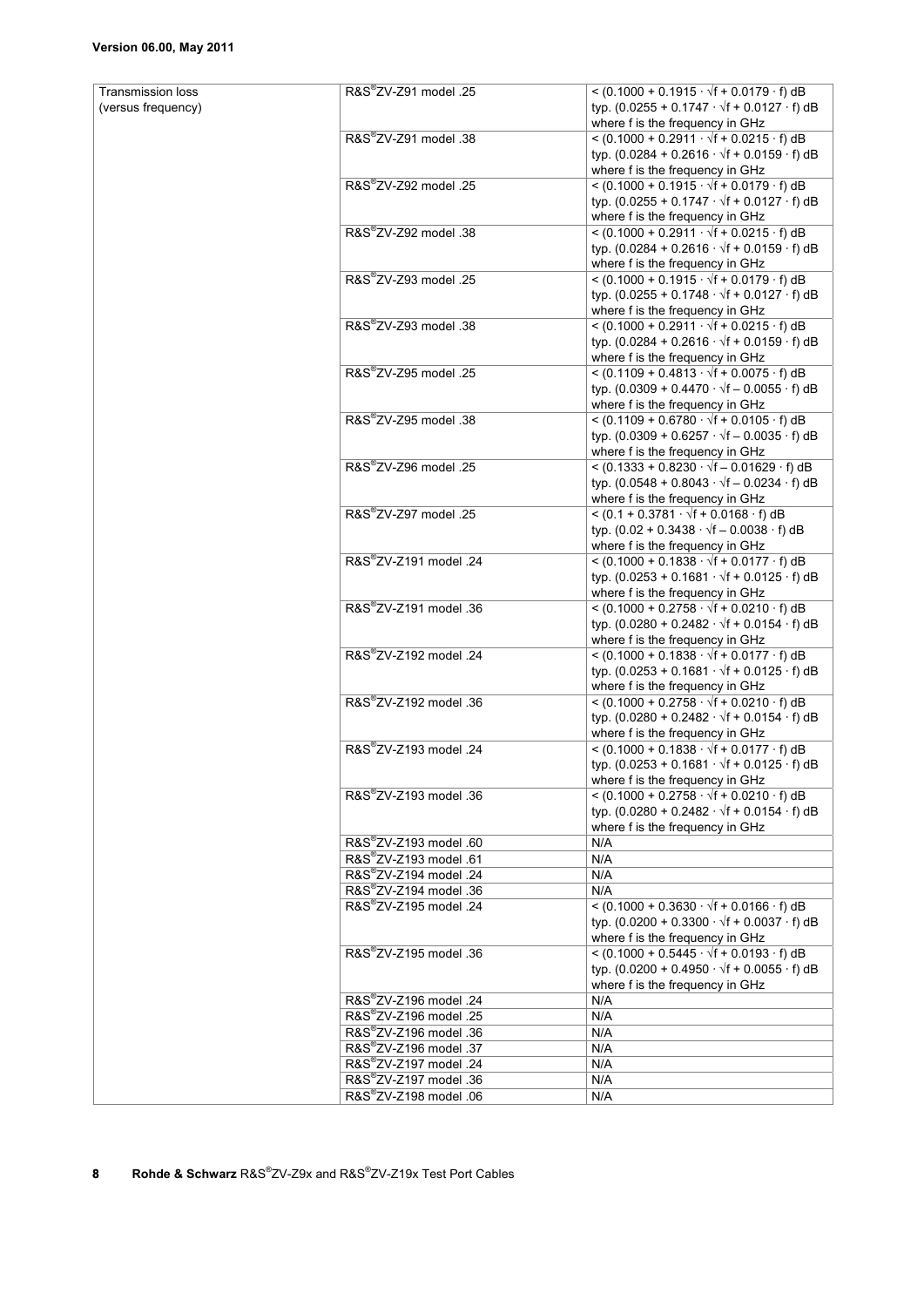| Delay time | R&S <sup>®</sup> ZV-Z91 model .25     | $2.5$ ns          |  |
|------------|---------------------------------------|-------------------|--|
|            | $R\&S^{\otimes}ZV$ -Z91 model .38     | 3.8 <sub>ns</sub> |  |
|            | $R\&S^{\otimes}ZV$ -Z92 model .25     | $2.5$ ns          |  |
|            | R&S <sup>®</sup> ZV-Z92 model .38     | 3.8 <sub>ns</sub> |  |
|            | $R\&S^{\otimes}ZV$ -Z93 model .25     | $2.5$ ns          |  |
|            | $R\&S^{\circledcirc}ZV$ -Z93 model 38 | 3.8 <sub>ns</sub> |  |
|            | R&S <sup>®</sup> ZV-Z95 model .25     | $2.5$ ns          |  |
|            | R&S <sup>®</sup> ZV-Z95 model .38     | 3.8 <sub>ns</sub> |  |
|            | R&S <sup>®</sup> ZV-Z96 model .25     | $2.5$ ns          |  |
|            | R&S <sup>®</sup> ZV-Z97 model .25     | $2.5$ ns          |  |

| Stability $1$       |                                    |                           |  |
|---------------------|------------------------------------|---------------------------|--|
| Magnitude stability | R&S <sup>®</sup> ZV-Z91 model .25  | $< 0.08$ dB               |  |
|                     | R&S <sup>®</sup> ZV-Z91 model .38  | $< 0.15$ dB               |  |
|                     | R&S <sup>®</sup> ZV-Z92 model .25  | $< 0.08$ dB               |  |
|                     | R&S®ZV-Z92 model .38               | $< 0.15$ dB               |  |
|                     | R&S <sup>®</sup> ZV-Z93 model .25  | $< 0.08$ dB               |  |
|                     | R&S <sup>®</sup> ZV-Z93 model .38  | $< 0.15$ dB               |  |
|                     | R&S <sup>®</sup> ZV-Z95 model .25  | $< 0.08$ dB               |  |
|                     | R&S <sup>®</sup> ZV-Z95 model .38  | $< 0.15$ dB               |  |
|                     | R&S <sup>®</sup> ZV-Z96 model .25  | $< 0.10$ dB               |  |
|                     | R&S®ZV-Z97 model .25               | $< 0.08$ dB               |  |
|                     | R&S <sup>®</sup> ZV-Z191 model .24 | $< 0.08$ dB               |  |
|                     | R&S <sup>®</sup> ZV-Z191 model .36 | $< 0.15$ dB               |  |
|                     | R&S <sup>®</sup> ZV-Z192 model .24 | $< 0.08$ dB               |  |
|                     | R&S <sup>®</sup> ZV-Z192 model .36 | $< 0.15$ dB               |  |
|                     | R&S <sup>®</sup> ZV-Z193 model .24 | $< 0.08$ dB               |  |
|                     | R&S <sup>®</sup> ZV-Z193 model .36 | $< 0.15$ dB               |  |
|                     | R&S <sup>®</sup> ZV-Z193 model .60 | N/A                       |  |
|                     | R&S <sup>®</sup> ZV-Z193 model .61 | N/A                       |  |
|                     | R&S®ZV-Z194 model .24              | N/A                       |  |
|                     | R&S <sup>®</sup> ZV-Z194 model .36 | N/A                       |  |
|                     | R&S <sup>®</sup> ZV-Z195 model .24 | $< 0.08$ dB               |  |
|                     | R&S <sup>®</sup> ZV-Z195 model .36 | $< 0.15$ dB               |  |
|                     | R&S <sup>®</sup> ZV-Z196 model .24 | < 0.10 dB, typ. 0.05 dB   |  |
|                     | R&S <sup>®</sup> ZV-Z196 model .25 | < 0.10 dB, typ. 0.05 dB   |  |
|                     | R&S <sup>®</sup> ZV-Z196 model .36 | N/A                       |  |
|                     | R&S <sup>®</sup> ZV-Z196 model .37 | N/A                       |  |
|                     | R&S <sup>®</sup> ZV-Z197 model .24 | < 0.08 dB, typ. 0.05 dB   |  |
|                     | R&S <sup>®</sup> ZV-Z197 model .36 | $< 0.15$ dB, typ. 0.05 dB |  |
|                     | R&S <sup>®</sup> ZV-Z198 model .06 | N/A                       |  |

<u>.</u>

<sup>&</sup>lt;sup>1</sup> Stability is measured by means of a standard test procedure using a mandrel with a diameter of 114.3 mm (4.5 in).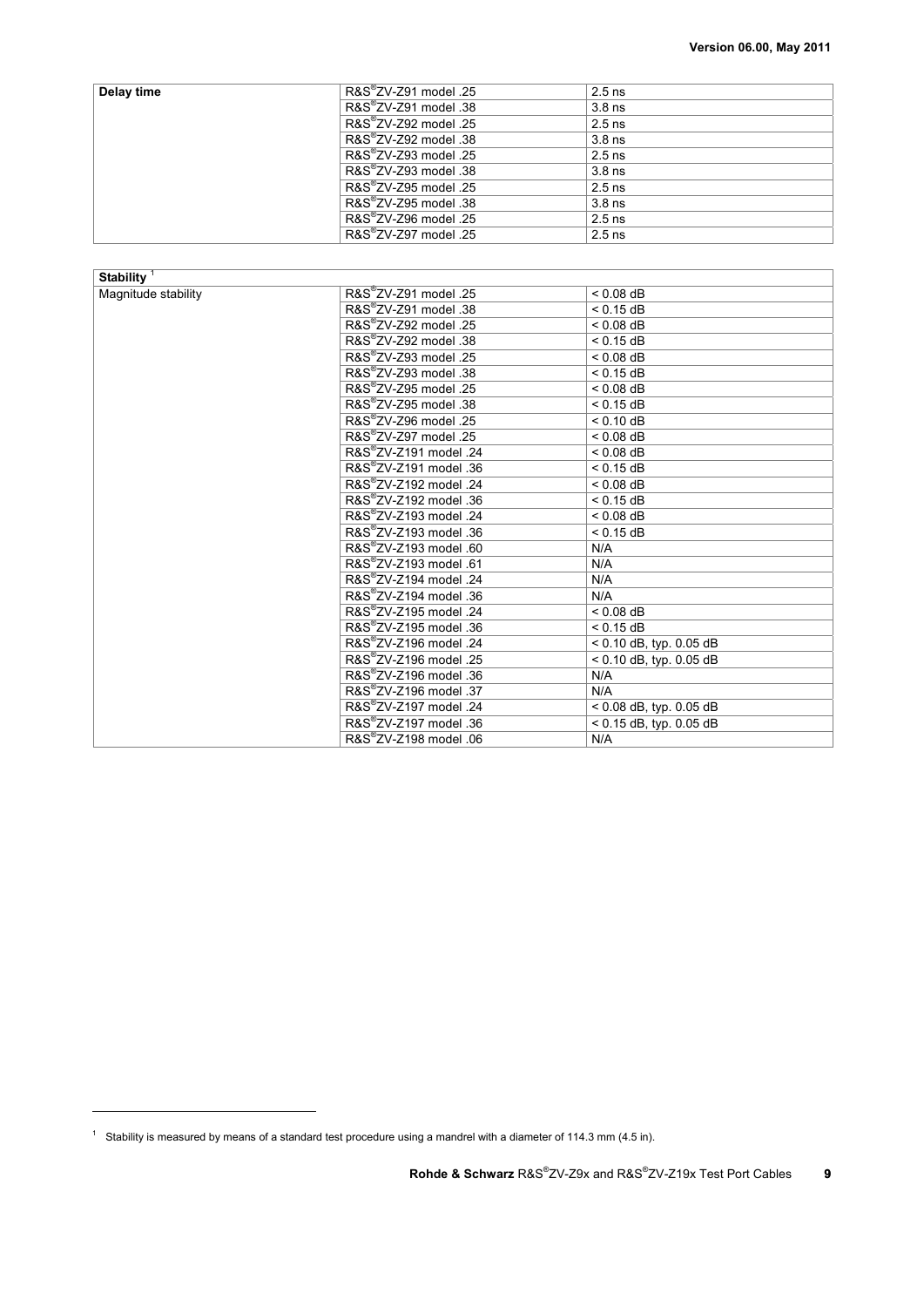### **Version 06.00, May 2011**

| Phase stability (at maximum frequency) | R&S <sup>®</sup> ZV-Z91 model .25  | $< 2.8^\circ$                |
|----------------------------------------|------------------------------------|------------------------------|
|                                        | R&S <sup>®</sup> ZV-Z91 model .38  | $< 5.2^\circ$                |
|                                        | R&S <sup>®</sup> ZV-Z92 model .25  | $< 2.8^\circ$                |
|                                        | R&S <sup>®</sup> ZV-Z92 model .38  | $< 5.2^\circ$                |
|                                        | R&S <sup>®</sup> ZV-Z93 model .25  | $< 3.9^\circ$                |
|                                        | R&S®ZV-Z93 model .38               | $< 7.4^{\circ}$              |
|                                        | R&S <sup>®</sup> ZV-Z95 model .25  | $< 3.7^\circ$                |
|                                        | R&S <sup>®</sup> ZV-Z95 model .38  | $< 7.3^\circ$                |
|                                        | R&S <sup>®</sup> ZV-Z96 model .25  | N/A                          |
|                                        | R&S <sup>®</sup> ZV-Z97 model .25  | $~< 8.0^\circ$               |
|                                        | R&S <sup>®</sup> ZV-Z191 model .24 | $<$ 4.7 $^{\circ}$           |
|                                        | R&S <sup>®</sup> ZV-Z191 model .36 | $< 4.7^\circ$                |
|                                        | R&S <sup>®</sup> ZV-Z192 model .24 | $<$ 4.7 $^{\circ}$           |
|                                        | R&S <sup>®</sup> ZV-Z192 model .36 | $< 4.7^\circ$                |
|                                        | R&S <sup>®</sup> ZV-Z193 model .24 | $< 6.6^\circ$                |
|                                        | R&S®ZV-Z193 model .36              | $< 6.6^\circ$                |
|                                        | R&S <sup>®</sup> ZV-Z193 model .60 | N/A                          |
|                                        | R&S <sup>®</sup> ZV-Z193 model .61 | N/A                          |
|                                        | R&S <sup>®</sup> ZV-Z194 model .24 | N/A                          |
|                                        | R&S <sup>®</sup> ZV-Z194 model .36 | N/A                          |
|                                        | R&S <sup>®</sup> ZV-Z195 model .24 | $< 9.6^\circ$                |
|                                        | R&S <sup>®</sup> ZV-Z195 model .36 | $< 9.6^\circ$                |
|                                        | R&S <sup>®</sup> ZV-Z196 model .24 | $< 14.6^{\circ}$ , typ. 8.0° |
|                                        | R&S®ZV-Z196 model .25              | $< 14.6^{\circ}$ , typ. 8.0° |
|                                        | R&S <sup>®</sup> ZV-Z196 model .36 | N/A                          |
|                                        | R&S <sup>®</sup> ZV-Z196 model .37 | N/A                          |
|                                        | R&S <sup>®</sup> ZV-Z197 model .24 | $<$ 11.8°, typ. 6.0°         |
|                                        | R&S <sup>®</sup> ZV-Z197 model .36 | $< 11.8^{\circ}$ , typ. 6.0° |
|                                        | R&S <sup>®</sup> ZV-Z198 model .06 | N/A                          |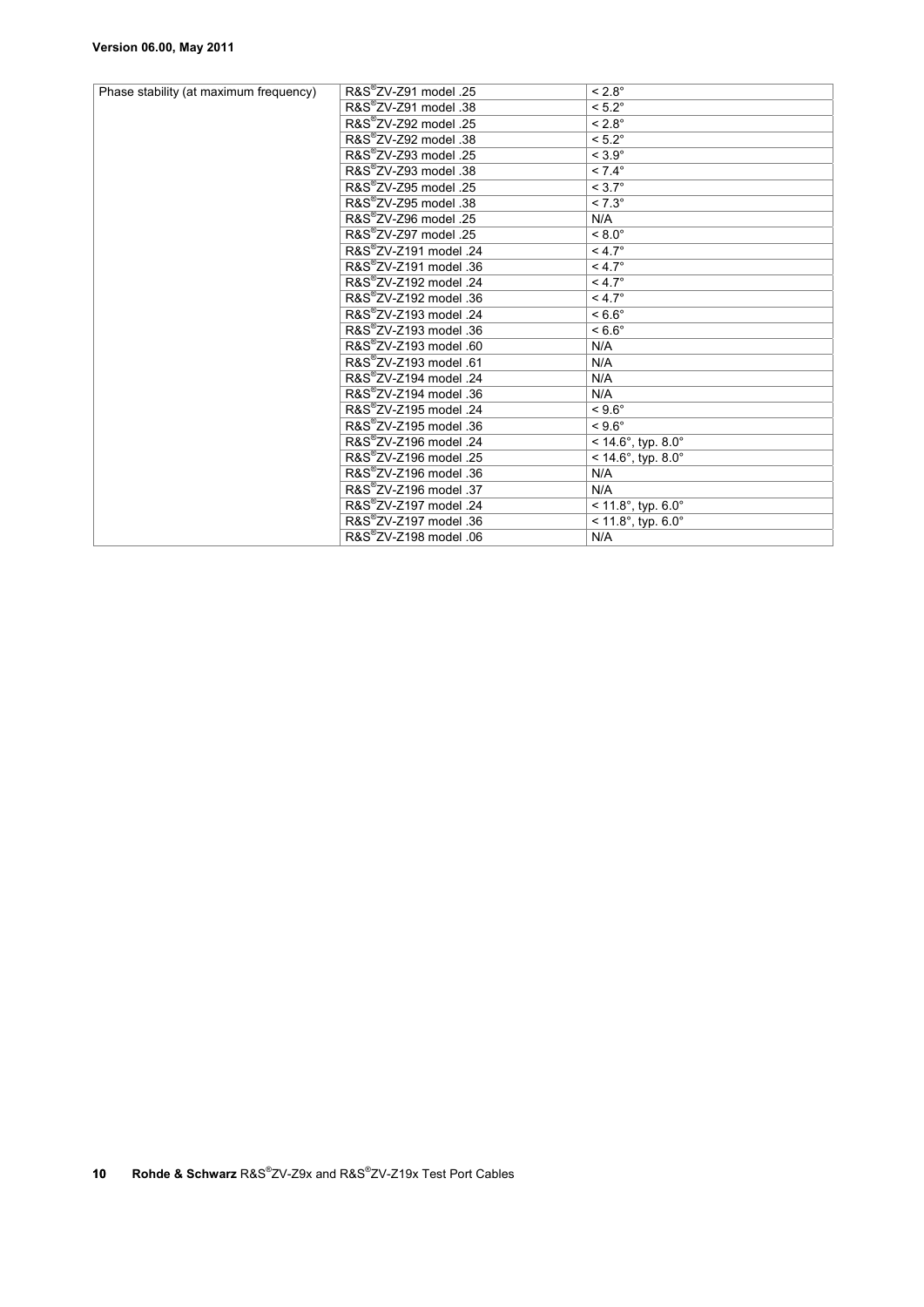| Phase stability (versus frequency) | R&S <sup>®</sup> ZV-Z91 model .25  | $< 0.5^{\circ} + 0.13^{\circ} \cdot f$    |
|------------------------------------|------------------------------------|-------------------------------------------|
|                                    |                                    | where f is the frequency in GHz           |
|                                    | R&S <sup>®</sup> ZV-Z91 model .38  | $< 0.5^{\circ} + 0.26^{\circ} \cdot f$    |
|                                    |                                    | where f is the frequency in GHz           |
|                                    | R&S <sup>®</sup> ZV-Z92 model .25  | $< 0.5^{\circ} + 0.13^{\circ} \cdot f$    |
|                                    |                                    | where f is the frequency in GHz           |
|                                    | R&S <sup>®</sup> ZV-Z92 model .38  | $< 0.5^{\circ} + 0.26^{\circ} \cdot f$    |
|                                    |                                    | where f is the frequency in GHz           |
|                                    | R&S <sup>®</sup> ZV-Z93 model .25  | $0.5^{\circ} + 0.13^{\circ} \cdot f$      |
|                                    |                                    | where f is the frequency in GHz           |
|                                    | R&S <sup>®</sup> ZV-Z93 model .38  | $< 0.5^{\circ} + 0.26^{\circ} \cdot f$    |
|                                    |                                    | where f is the frequency in GHz           |
|                                    | R&S <sup>®</sup> ZV-Z95 model .25  | $< 0.5^\circ + 0.08^\circ \cdot f$        |
|                                    |                                    | where f is the frequency in GHz           |
|                                    | R&S <sup>®</sup> ZV-Z95 model .38  | $< 0.5^{\circ} + 0.17^{\circ} \cdot f$    |
|                                    |                                    | where f is the frequency in GHz           |
|                                    | R&S <sup>®</sup> ZV-Z96 model .25  | $< 0.5^{\circ} + 0.12^{\circ} \cdot f$    |
|                                    |                                    | where f is the frequency in GHz           |
|                                    | R&S <sup>®</sup> ZV-Z97 model .25  | $< 0.5^{\circ} + 0.15^{\circ} \cdot f$    |
|                                    |                                    | where f is the frequency in GHz           |
|                                    | R&S <sup>®</sup> ZV-Z191 model .24 | $< 0.64^{\circ} + 0.2234^{\circ} \cdot f$ |
|                                    |                                    | where f is the frequency in GHz           |
|                                    | R&S <sup>®</sup> ZV-Z191 model .36 | $< 0.64^{\circ} + 0.2234^{\circ} \cdot f$ |
|                                    |                                    | where f is the frequency in GHz           |
|                                    | R&S <sup>®</sup> ZV-Z192 model .24 | $< 0.64^{\circ} + 0.2234^{\circ} \cdot f$ |
|                                    |                                    | where f is the frequency in GHz           |
|                                    | R&S <sup>®</sup> ZV-Z192 model .36 | $< 0.64^{\circ} + 0.2234^{\circ} \cdot f$ |
|                                    |                                    | where f is the frequency in GHz           |
|                                    | R&S <sup>®</sup> ZV-Z193 model .24 | $< 0.64^{\circ} + 0.2234^{\circ} \cdot f$ |
|                                    |                                    | where f is the frequency in GHz           |
|                                    | R&S <sup>®</sup> ZV-Z193 model .36 | $< 0.64^{\circ} + 0.2234^{\circ} \cdot f$ |
|                                    |                                    | where f is the frequency in GHz           |
|                                    | R&S <sup>®</sup> ZV-Z193 model .60 | N/A                                       |
|                                    | R&S®ZV-Z193 model .61              | N/A                                       |
|                                    | R&S <sup>®</sup> ZV-Z194 model .24 | N/A                                       |
|                                    | R&S <sup>®</sup> ZV-Z194 model .36 | N/A                                       |
|                                    | R&S <sup>®</sup> ZV-Z195 model .24 | $< 0.64^{\circ} + 0.2234^{\circ} \cdot f$ |
|                                    |                                    | where f is the frequency in GHz           |
|                                    | R&S <sup>®</sup> ZV-Z195 model .36 | $< 0.64^{\circ} + 0.2234^{\circ} \cdot f$ |
|                                    |                                    | where f is the frequency in GHz           |
|                                    | R&S <sup>®</sup> ZV-Z196 model .24 | N/A                                       |
|                                    | R&S <sup>®</sup> ZV-Z196 model .25 | N/A                                       |
|                                    | R&S <sup>®</sup> ZV-Z196 model .36 | N/A                                       |
|                                    | R&S <sup>®</sup> ZV-Z196 model .37 | N/A                                       |
|                                    | R&S <sup>®</sup> ZV-Z197 model .24 | N/A                                       |
|                                    | R&S <sup>®</sup> ZV-Z197 model .36 | N/A                                       |
|                                    | R&S <sup>®</sup> ZV-Z198 model .06 | N/A                                       |
|                                    |                                    |                                           |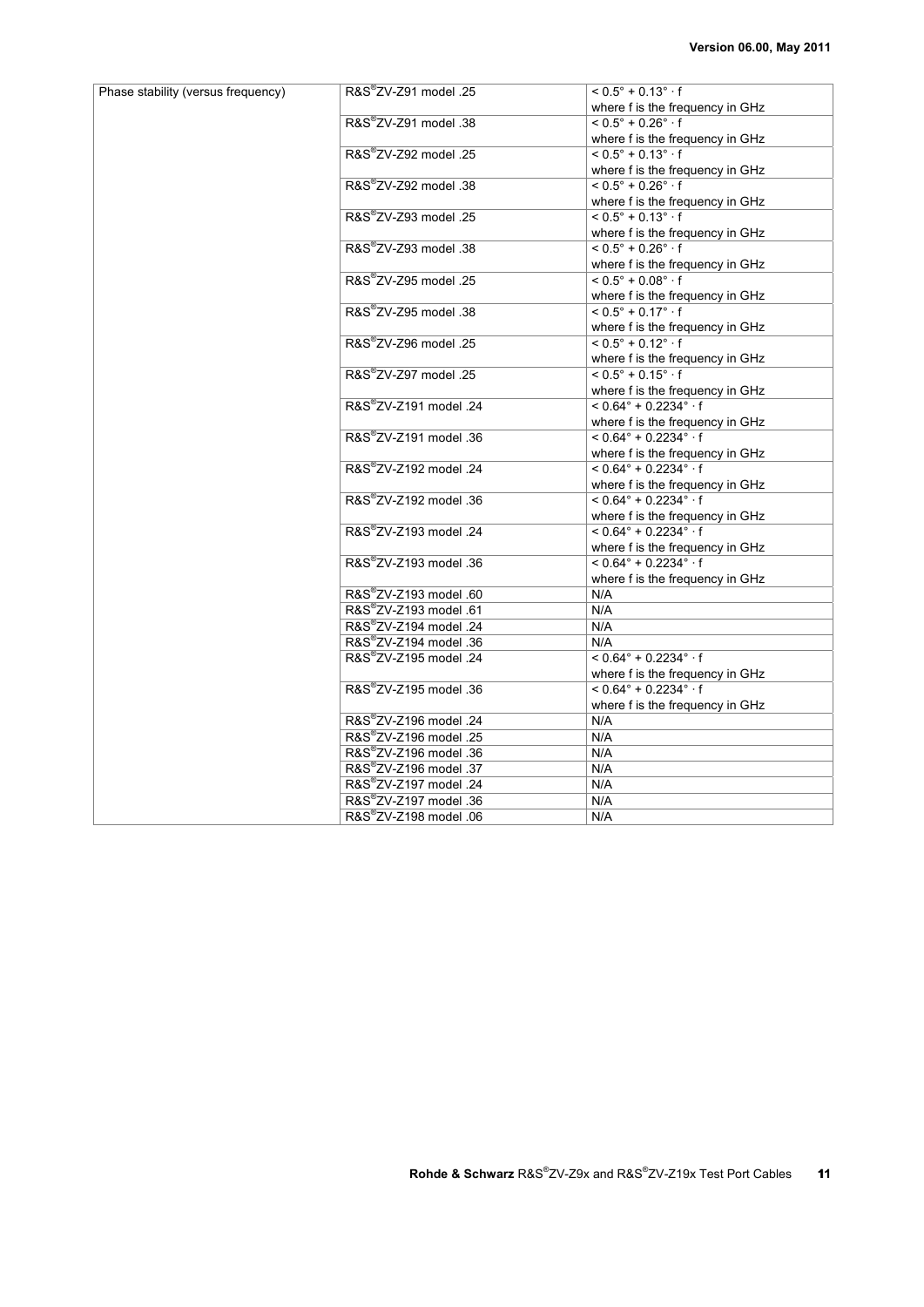### **General data**

| Temperature loading   | operating temperature range        | +18 °C to +28 °C                                             |
|-----------------------|------------------------------------|--------------------------------------------------------------|
|                       | permissible temperature range      | $0 °C$ to +50 $°C$                                           |
|                       | storage temperature range          | $-40$ °C to +70 °C                                           |
|                       |                                    | in line with IEC 60068-2-1 and                               |
|                       |                                    | IEC 60068-2-2                                                |
| Damp heat             |                                    | +40 °C at 95 % rel. humidity,<br>in line with IEC 60068-2-30 |
| Mechanical resistance | vibration, sinusoidal              | 5 Hz to 150 Hz.                                              |
|                       |                                    | in line with IEC 60068-2-6                                   |
|                       | vibration, random                  | 10 Hz to 300 Hz.                                             |
|                       |                                    | in line with IEC 60068-2-64                                  |
|                       | shock                              | 40 g shock spectrum,                                         |
|                       |                                    | in line with IEC 60068-2-27, MIL-STD-810                     |
| Length                | R&S <sup>®</sup> ZV-Z91 model .25  | 635 mm (25 in)                                               |
|                       | R&S <sup>®</sup> ZV-Z91 model .38  | 965 mm (38 in)                                               |
|                       | R&S®ZV-Z92 model .25               | 635 mm (25 in)                                               |
|                       | R&S <sup>®</sup> ZV-Z92 model .38  | 965 mm (38 in)                                               |
|                       | R&S <sup>®</sup> ZV-Z93 model .25  | 635 mm (25 in)                                               |
|                       | R&S®ZV-Z93 model .38               | 965 mm (38 in)                                               |
|                       | R&S®ZV-Z95 model .25               | 635 mm (25 in)                                               |
|                       | R&S®ZV-Z95 model .38               | 965 mm (38 in)                                               |
|                       | R&S <sup>®</sup> ZV-Z96 model .25  | 635 mm (25 in)                                               |
|                       | R&S <sup>®</sup> ZV-Z97 model .25  | 635 mm (25 in)                                               |
|                       | R&S®ZV-Z191 model .24              | 610 mm (24 in)                                               |
|                       | R&S <sup>®</sup> ZV-Z191 model .36 | 914 mm (36 in)                                               |
|                       | R&S®ZV-Z192 model .24              | 610 mm (24 in)                                               |
|                       | R&S®ZV-Z192 model .36              | 914 mm (36 in)                                               |
|                       | R&S <sup>®</sup> ZV-Z193 model .24 | 610 mm (24 in)                                               |
|                       | R&S <sup>®</sup> ZV-Z193 model .36 | 914 mm (36 in)                                               |
|                       | R&S®ZV-Z193 model .60              | 1524 mm (60 in)                                              |
|                       | R&S®ZV-Z193 model .61              | 1524 mm (60 in)                                              |
|                       | R&S®ZV-Z194 model .24              | 610 mm (24 in)                                               |
|                       | R&S®ZV-Z194 model .36              | 914 mm (36 in)                                               |
|                       | R&S®ZV-Z195 model .24              | 610 mm (24 in)                                               |
|                       | R&S <sup>®</sup> ZV-Z195 model .36 | 914 mm (36 in)                                               |
|                       | R&S®ZV-Z196 model .24              | 610 mm (24 in)                                               |
|                       | R&S®ZV-Z196 model .25              | 610 mm (24 in)                                               |
|                       | R&S®ZV-Z196 model .36              | 914 mm (36 in)                                               |
|                       | R&S®ZV-Z196 model .37              | 914 mm (36 in)                                               |
|                       | R&S®ZV-Z197 model .24              | 610 mm (24 in)                                               |
|                       | R&S <sup>®</sup> ZV-Z197 model .36 | 914 mm (36 in)                                               |
|                       | R&S®ZV-Z198 model .06              | 160 mm (6 in)                                                |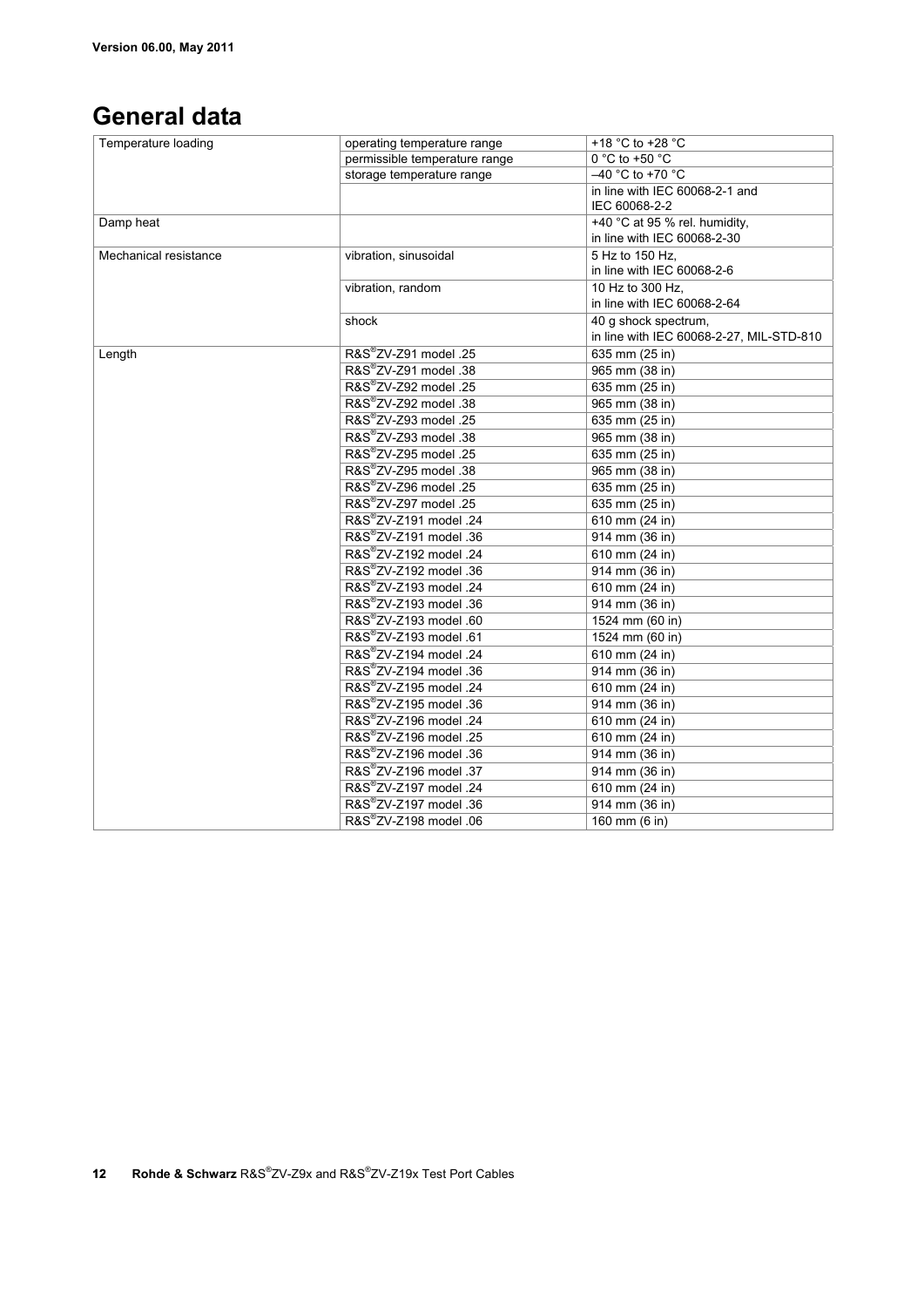| Weight | R&S <sup>®</sup> ZV-Z91 model .25  | 175 g $(6 oz)$ |
|--------|------------------------------------|----------------|
|        | R&S <sup>®</sup> ZV-Z91 model .38  | 266 g (9 oz)   |
|        | R&S <sup>®</sup> ZV-Z92 model .25  | 175 g (6 oz)   |
|        | R&S <sup>®</sup> ZV-Z92 model .38  | 266 g (9 oz)   |
|        | R&S <sup>®</sup> ZV-Z93 model .25  | 175 g (6 oz)   |
|        | R&S <sup>®</sup> ZV-Z93 model .38  | 266 g (9 oz)   |
|        | R&S®ZV-Z95 model .25               | 175 g (6 oz)   |
|        | R&S <sup>®</sup> ZV-Z95 model .38  | 266 g (9 oz)   |
|        | R&S <sup>®</sup> ZV-Z96 model .25  | 175 g (6 oz)   |
|        | R&S®ZV-Z97 model .25               | 175 g (6 oz)   |
|        | R&S <sup>®</sup> ZV-Z191 model .24 | 175 g (6 oz)   |
|        | R&S <sup>®</sup> ZV-Z191 model .36 | 266 g (9 oz)   |
|        | R&S <sup>®</sup> ZV-Z192 model .24 | 175 g (6 oz)   |
|        | R&S <sup>®</sup> ZV-Z192 model .36 | 266 g (9 oz)   |
|        | R&S <sup>®</sup> ZV-Z193 model .24 | 175 g (6 oz)   |
|        | R&S <sup>®</sup> ZV-Z193 model .36 | 266 g (9 oz)   |
|        | R&S <sup>®</sup> ZV-Z193 model .60 | N/A            |
|        | R&S <sup>®</sup> ZV-Z193 model .61 | N/A            |
|        | R&S <sup>®</sup> ZV-Z194 model .24 | N/A            |
|        | R&S®ZV-Z194 model .36              | N/A            |
|        | R&S <sup>®</sup> ZV-Z195 model .24 | 175 g (6 oz)   |
|        | R&S <sup>®</sup> ZV-Z195 model .36 | 266 g (9 oz)   |
|        | R&S <sup>®</sup> ZV-Z196 model .24 | 175 g (6 oz)   |
|        | R&S <sup>®</sup> ZV-Z196 model .25 | 175 g (6 oz)   |
|        | R&S <sup>®</sup> ZV-Z196 model .36 | 266 g (9 oz)   |
|        | R&S®ZV-Z196 model .37              | 266 g (9 oz)   |
|        | R&S <sup>®</sup> ZV-Z197 model .24 | N/A            |
|        | R&S <sup>®</sup> ZV-Z197 model .36 | N/A            |
|        | R&S®ZV-Z198 model .06              | N/A            |

|                 | R&S <sup>®</sup> ZV-Z91 model .25  |                           |
|-----------------|------------------------------------|---------------------------|
| Shipping weight |                                    | $0.5$ kg $(1 \text{ lb})$ |
|                 | R&S <sup>®</sup> ZV-Z91 model .38  | $0.5$ kg $(1$ lb)         |
|                 | R&S <sup>®</sup> ZV-Z92 model .25  | $0.5$ kg $(1$ lb)         |
|                 | R&S®ZV-Z92 model .38               | 0.5 kg (1 lb)             |
|                 | R&S <sup>®</sup> ZV-Z93 model .25  | 0.5 kg (1 lb)             |
|                 | R&S <sup>®</sup> ZV-Z93 model .38  | 0.5 kg (1 lb)             |
|                 | R&S <sup>®</sup> ZV-Z95 model .25  | $0.5$ kg $(1$ lb)         |
|                 | R&S <sup>®</sup> ZV-Z95 model .38  | 0.5 kg (1 lb)             |
|                 | R&S <sup>®</sup> ZV-Z96 model .25  | 0.5 kg (1 lb)             |
|                 | R&S <sup>®</sup> ZV-Z97 model .25  | 0.5 kg (1 lb)             |
|                 | R&S <sup>®</sup> ZV-Z191 model .24 | 0.5 kg (1 lb)             |
|                 | R&S <sup>®</sup> ZV-Z191 model .36 | 0.5 kg (1 lb)             |
|                 | R&S <sup>®</sup> ZV-Z192 model .24 | $0.5$ kg $(1$ lb)         |
|                 | R&S <sup>®</sup> ZV-Z192 model .36 | $0.5$ kg $(1$ lb)         |
|                 | R&S <sup>®</sup> ZV-Z193 model .24 | 0.5 kg (1 lb)             |
|                 | R&S <sup>®</sup> ZV-Z193 model .36 | 0.5 kg (1 lb)             |
|                 | R&S <sup>®</sup> ZV-Z193 model .60 | N/A                       |
|                 | R&S®ZV-Z193 model .61              | N/A                       |
|                 | R&S <sup>®</sup> ZV-Z194 model .24 | N/A                       |
|                 | R&S <sup>®</sup> ZV-Z194 model .36 | N/A                       |
|                 | R&S <sup>®</sup> ZV-Z195 model .24 | 0.5 kg (1 lb)             |
|                 | R&S <sup>®</sup> ZV-Z195 model .36 | 0.5 kg (1 lb)             |
|                 | R&S <sup>®</sup> ZV-Z196 model .24 | 0.5 kg (1 lb)             |
|                 | R&S <sup>®</sup> ZV-Z196 model .25 | 0.5 kg (1 lb)             |
|                 | R&S <sup>®</sup> ZV-Z196 model .36 | 0.5 kg (1 lb)             |
|                 | R&S <sup>®</sup> ZV-Z196 model .37 | $0.5$ kg $(1$ lb)         |
|                 | R&S <sup>®</sup> ZV-Z197 model .24 | N/A                       |
|                 | R&S <sup>®</sup> ZV-Z197 model .36 | N/A                       |
|                 | R&S <sup>®</sup> ZV-Z198 model .06 | N/A                       |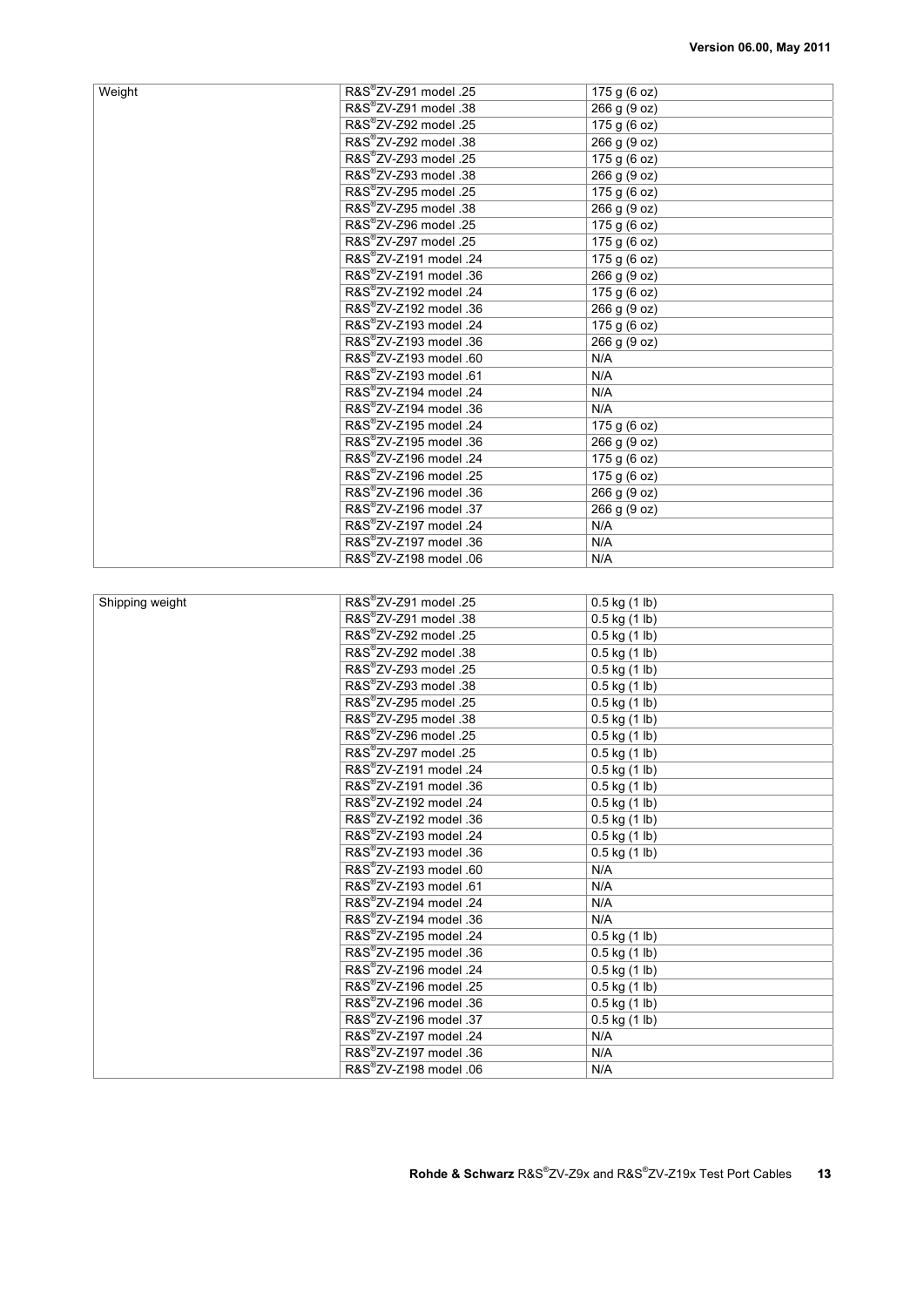# **Ordering information**

| <b>Designation</b>                                                        | <b>Type</b>                        | Order No.    |
|---------------------------------------------------------------------------|------------------------------------|--------------|
| Test Port Cables for the R&S®ZVA8, R&S®ZVB4, R&S®ZVB8,                    | frequency range                    |              |
| and R&S®ZVT8 Vector Network Analyzers                                     | 0 Hz to 18 GHz                     |              |
| <b>Test Port Cable</b>                                                    | R&S <sup>®</sup> ZV-Z91            | 1301.7572.25 |
| type N male to type N male, length 635 mm (25 in)                         |                                    |              |
| <b>Test Port Cable</b>                                                    | R&S <sup>®</sup> ZV-Z91            | 1301.7572.38 |
| type N male to type N male, length 965 mm (38 in)                         |                                    |              |
| <b>Test Port Cable</b>                                                    | <b>R&amp;S</b> <sup>®</sup> ZV-Z92 | 1301.7589.25 |
| type N male to 3.5 mm male, length 635 mm (25 in)                         |                                    |              |
| <b>Test Port Cable</b>                                                    | R&S <sup>®</sup> ZV-Z92            | 1301.7589.38 |
| type N male to 3.5 mm male, length 965 mm (38 in)                         |                                    |              |
| <b>Test Port Cable</b>                                                    | R&S <sup>®</sup> ZV-Z191           | 1301.4507.24 |
| type N male to type N male, length 610 mm (24 in)                         |                                    |              |
| <b>Test Port Cable</b>                                                    | R&S <sup>®</sup> ZV-Z191           | 1301.4507.36 |
| type N male to type N male, length 914 mm (36 in)                         |                                    |              |
| <b>Test Port Cable</b>                                                    | R&S <sup>®</sup> ZV-Z192           | 1301.4513.24 |
| type N male to 3.5 mm male, length 610 mm (24 in)                         |                                    |              |
| <b>Test Port Cable</b>                                                    | R&S <sup>®</sup> ZV-Z192           | 1301.4513.36 |
| type N male to 3.5 mm male, length 914 mm (36 in)                         |                                    |              |
| Test Port Cables for the R&S®ZVA8, R&S®ZVB4, R&S®ZVB8,                    |                                    |              |
| and R&S®ZVT8 Vector Network Analyzers                                     | frequency range<br>0 Hz to 3 GHz   |              |
|                                                                           | R&S <sup>®</sup> ZV-Z194           |              |
| <b>Test Port Cable</b>                                                    |                                    | 1306.4542.24 |
| type N 75 $\Omega$ male to type N 75 $\Omega$ male, length 610 mm (24 in) | R&S <sup>®</sup> ZV-Z194           |              |
| <b>Test Port Cable</b>                                                    |                                    | 1306.4542.36 |
| type N 75 $\Omega$ male to type N 75 $\Omega$ male, length 914 mm (36 in) |                                    |              |
| Test Port Cables for the R&S®ZVA24, R&S®ZVB20, and                        | frequency range                    |              |
| R&S®ZVT20 Vector Network Analyzers                                        | 0 Hz to 26.5 GHz                   |              |
| <b>Test Port Cable</b>                                                    | <b>R&amp;S</b> <sup>®</sup> ZV-Z93 | 1301.7595.25 |
| 3.5 mm female to 3.5 mm male, length 635 mm (25 in)                       | <b>R&amp;S</b> <sup>®</sup> ZV-Z93 |              |
| <b>Test Port Cable</b>                                                    |                                    | 1301.7595.38 |
| 3.5 mm female to 3.5 mm male, length 965 mm (38 in)                       |                                    |              |
| <b>Test Port Cable</b>                                                    | R&S <sup>®</sup> ZV-Z193           | 1306.4520.24 |
| 3.5 mm female to 3.5 mm male, length 610 mm (24 in)                       |                                    |              |
| <b>Test Port Cable</b>                                                    | R&S <sup>®</sup> ZV-Z193           | 1306.4520.36 |
| 3.5 mm female to 3.5 mm male, length 914 mm (36 in)                       |                                    |              |
| <b>Test Port Cable</b>                                                    | R&S <sup>®</sup> ZV-Z193           | 1306.4520.60 |
| 3.5 mm female to 3.5 mm male, length 1524 mm (60 in)                      |                                    |              |
| <b>Test Port Cable</b>                                                    | R&S <sup>®</sup> ZV-Z193           | 1306.4520.61 |
| 3.5 mm male to 3.5 mm male, length 1524 mm (60 in)                        |                                    |              |
| Test Port Cables for the R&S®ZVA40 Vector Network                         | frequency range                    |              |
| Analyzer                                                                  | 0 Hz to 40 GHz                     |              |
| <b>Test Port Cable</b>                                                    | <b>R&amp;S</b> <sup>®</sup> ZV-Z95 | 1301.7608.25 |
| 2.92 mm female to 2.92 mm male, length 635 mm (25 in)                     |                                    |              |
| <b>Test Port Cable</b>                                                    | <b>R&amp;S</b> <sup>®</sup> ZV-Z95 | 1301.7608.38 |
| 2.92 mm female to 2.92 mm male, length 965 mm (38 in)                     |                                    |              |
| <b>Test Port Cable</b>                                                    | R&S <sup>®</sup> ZV-Z195           | 1306.4536.24 |
| 2.92 mm female to 2.92 mm male, length 610 mm (24 in)                     |                                    |              |
| <b>Test Port Cable</b>                                                    | R&S <sup>®</sup> ZV-Z195           | 1306.4536.36 |
| 2.92 mm female to 2.92 mm male, length 914 mm (36 in)                     |                                    |              |
| Test Port Cables for the R&S®ZVA50 Vector Network                         | frequency range                    |              |
| Analyzer                                                                  | 0 Hz to 50 GHz                     |              |
| <b>Test Port Cable</b>                                                    | R&S <sup>®</sup> ZV-Z97            | 1301.7637.25 |
| 2.4 mm female to 2.4 mm male, length 635 mm (25 in)                       |                                    |              |
| <b>Test Port Cable</b>                                                    | R&S <sup>®</sup> ZV-Z197           | 1306.4571.24 |
| 2.4 mm female to 2.4 mm male, length 610 mm (24 in)                       |                                    |              |
| <b>Test Port Cable</b>                                                    | R&S <sup>®</sup> ZV-Z197           | 1306.4571.36 |
| 2.4 mm female to 2.4 mm male, length 914 mm (36 in)                       |                                    |              |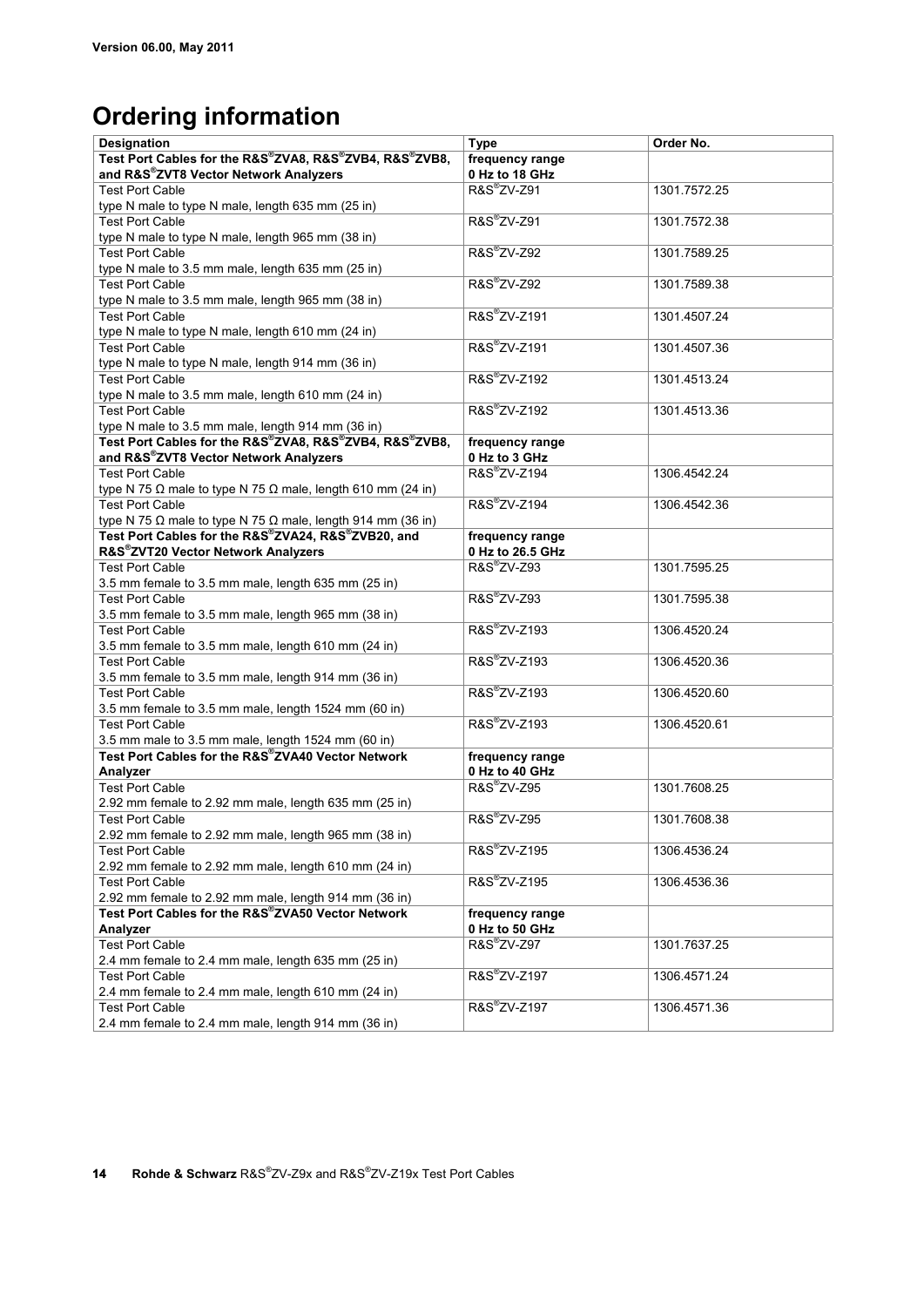| <b>Designation</b>                                        | <b>Type</b>              | Order No.    |
|-----------------------------------------------------------|--------------------------|--------------|
| Test Port Cables for the R&S®ZVA67 Vector Network         | frequency range          |              |
| Analyzer                                                  | 0 Hz to 67 GHz           |              |
| <b>Test Port Cable</b>                                    | $R\&S^{\otimes}ZV-Z96$   | 1301.7614.25 |
| 1.85 mm female to 1.85 mm male, length 635 mm (25 in)     |                          |              |
| <b>Test Port Cable</b>                                    | R&S <sup>®</sup> ZV-Z196 | 1306.4559.24 |
| 1.85 mm female to 1.85 mm male, length $610$ mm $(24$ in) |                          |              |
| <b>Test Port Cable</b>                                    | R&S <sup>®</sup> ZV-Z196 | 1306.4559.25 |
| 1.85 mm male to 1.85 mm male, length 610 mm (24 in)       |                          |              |
| <b>Test Port Cable</b>                                    | R&S <sup>®</sup> ZV-Z196 | 1306.4559.36 |
| 1.85 mm female to 1.85 mm male, length 914 mm (36 in)     |                          |              |
| <b>Test Port Cable</b>                                    | R&S <sup>®</sup> ZV-Z196 | 1306.4559.37 |
| 1.85 mm male to 1.85 mm male, length 914 mm (36 in)       |                          |              |
| Test Port Cables for the R&S®ZVA110 Vector Network        | frequency range          |              |
| Analyzer                                                  | 0 Hz to 110 GHz          |              |
| <b>Test Port Cable</b>                                    | R&S <sup>®</sup> ZV-Z198 | 1306.4565.06 |
| 1.00 mm female to 1.00 mm male, length 160 mm (6 in)      |                          |              |